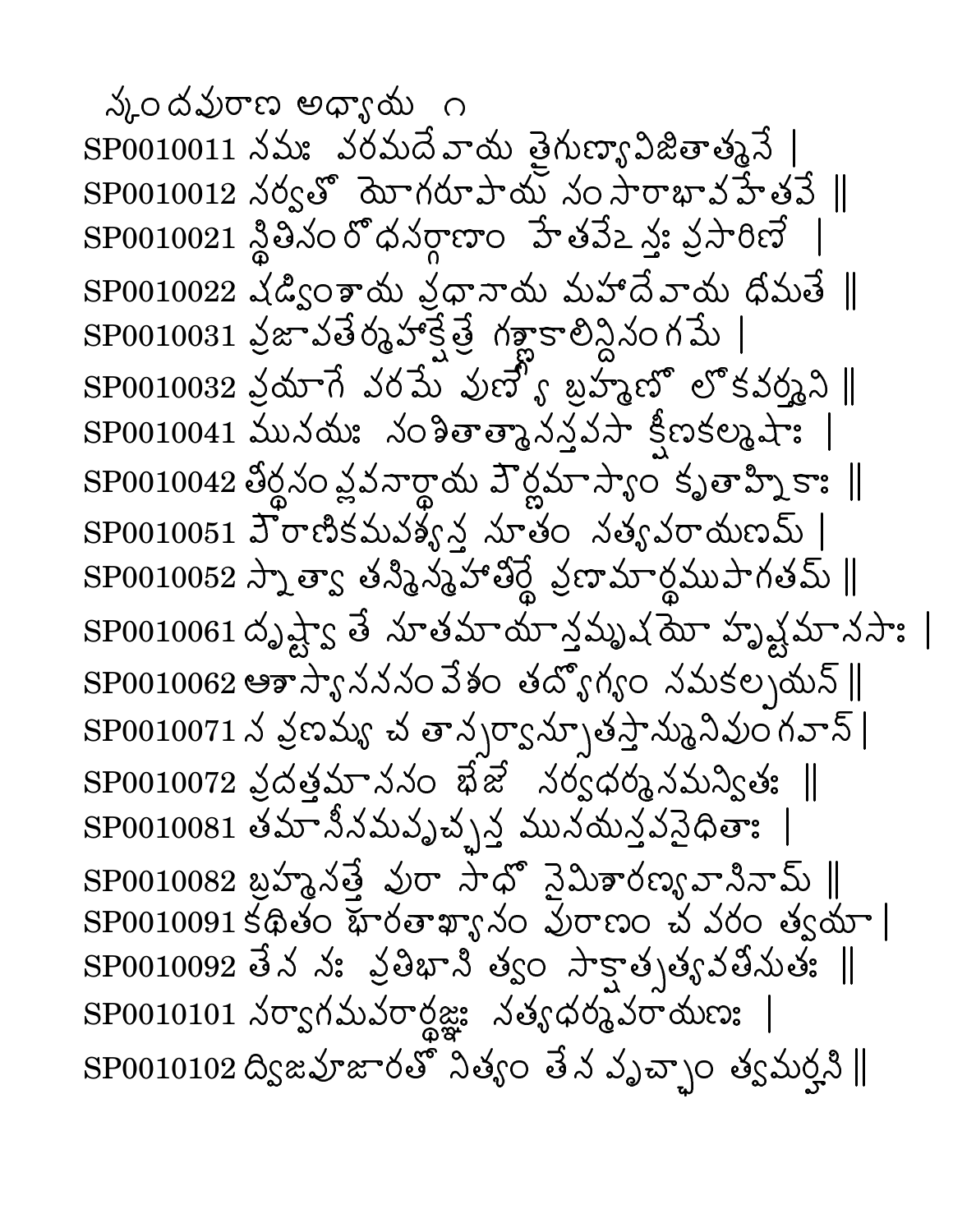$SPO010111$  భారతాఖ్యాననదృశం వురాణాద్యద్యిష్యతే |  $\mathrm{SPO}$ 0010112 తత్తా వృచ్ఛామ వై జన్మ కార్తికే యన్య ధిమతః  $\parallel$  $\mathrm{SPO}010121$  ఇపేు హి మునయఃనరే $\mathrm{S}$  త్వదుపానివరాయణాః |  $\mathrm{SPO}010122 \, \lambda$   $\lambda$   $\lambda$   $\infty$  బి వబబ్రాషా న $\circ$  జాతె తు $\setminus$ క్యోమానసాః $\parallel$ SP0010131 విన ముక్తన్గదా నూతః నం నిదైర్ము నీవుం గవైః |  $SP0010141$ శృణుధ్యం మునయ: నర్వే కార్తికే యన్య నమ్మనమ్ |  $\mathrm{SPO}$ 010142 బ్రహ్మణ్యత్వం నమాహాత్యం వేర్యం చ త్రిదశాధికమ్  $\parallel$  $SP0010151$  ముముక్షయా వరం స్థానం యాతే ఖకమహాత్మని |  $\mathrm{SPO}$ 010152 నుతశోకాభినంత $\mathfrak{L}^{\bullet}$ ్వానిన్యమృకమైక్త  $\parallel$  $SP0010161$  దృష్ణైన న మహేశానం వ్యోస్ భూద్యిగతవ్వథ: |  $\mathrm{SPO}$ 0010162 ఏచోరన్న తదా లోకాన్మునిః నత్యవతీనుతః  $\parallel$  $SP0010171$  మేరుశృశ్లేషై థ దదృశే బ్రహ్మణ: నుతమగ్రజమ్ |  $\mathrm{SPO}010172$  ననత్కు మారం వరదం మోగైశ్వర్య నమన్యితమ్  $\parallel$ SP0010181 విమానే రవినంకాశే తిళ్లనునలన్లభమ్ |  $SP0010182$  మునిభిర్యోగనం నిదైన హీయుకైర్కహాత్కభి:  $\parallel$  $SP0010191$  వేదవేదాశ్లతత్త్యజై: నర్వధర్మాగమాన్వితై:  $\mathrm{SPO}$ 010192 నకలావార్తో విద్యేస్తు చతుర్వక్తమివావృతమ్  $\parallel$  $\text{SP0010201} \text{ d}$ ృష్ట్వ తం నుమహాత్మానం హె $\text{g} \mathcal{N}$  మునిమథాన్థితమ్ |  $SPO010202$  వవస్థే వరయా భక్తా, సాకాదివ వితామహమ్ ||  $\text{SP0010211}$  బహన్నూనురథ వ్యవం నమాయాతం మహా జనమ్ |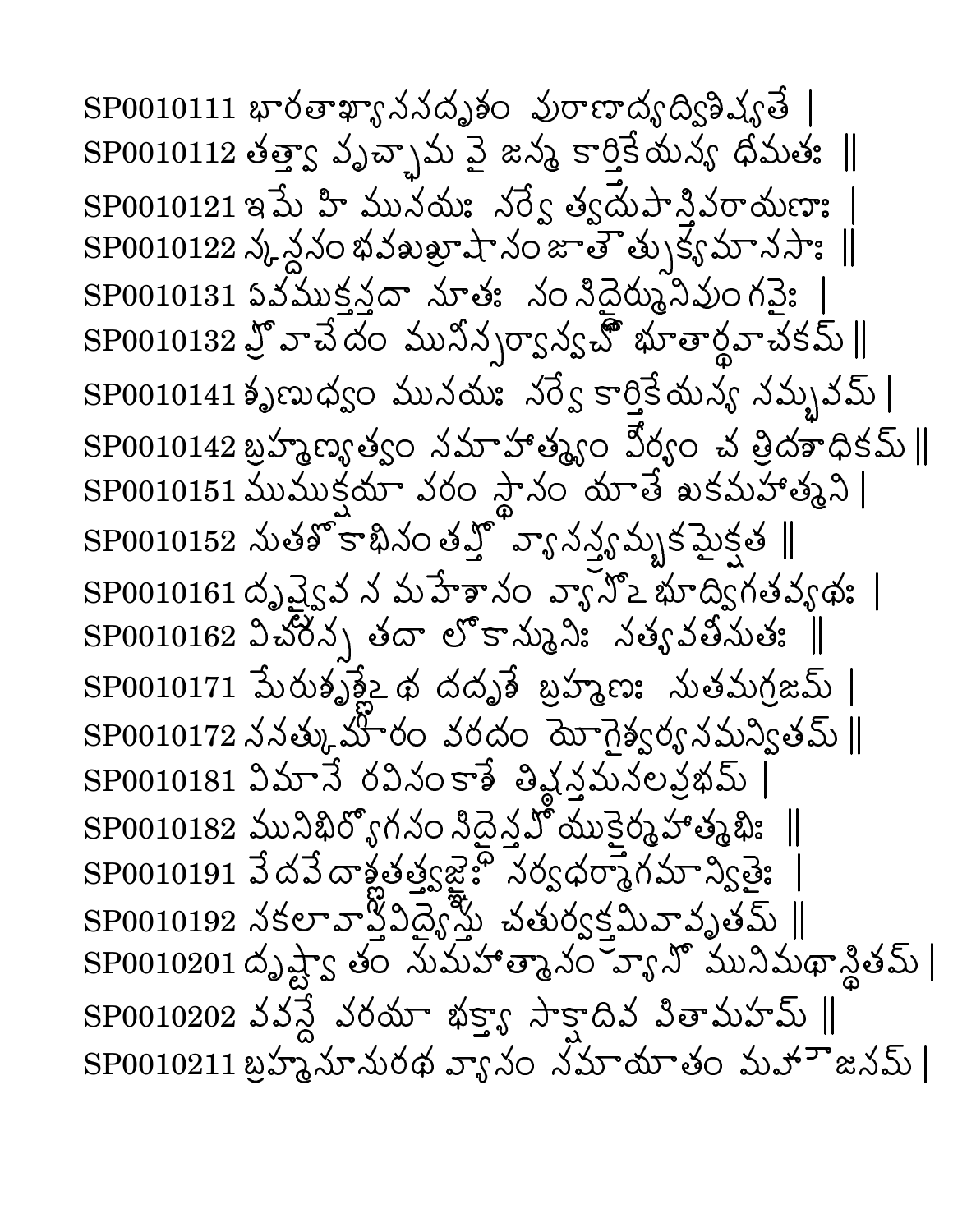$\mathrm{SPO}010212$  వరిష్యజ్య వరం ప్రేమ్హా హ్హిచ వచనం ఖభమ్  $\parallel$  $\mathrm{SPO}010221$  దిష్ట్యా త్యమని ధర్మజ్ఞ వ్రసాదారా సమేశ్వరాత్ |  $SP0010222$  అవేతశోక: నమ్సావ్త: వృచ్చన్య వ్రవదామ్య హమ్ || SP0010231 ఖత్వథ వచనం నూన్రృహ్మణో మునివుం గవః |  $SP0010232$  ఇదమాహ వచ్ విప్రాశ్చిరం యద్ధ్రదమే శ్లితమ్  $\parallel$  $SP0010241$  కుమారన్య కథం జన్మ కారికేయన్య ధిమత: |  $\text{SP0010242}$  కిం నిమిత్తం కుతో వాన్య ఇచ్చే మ్యేతద్ది వేదితుమ్  $\parallel$  $SP0010251$  కథం రుద్రమతశ్చాని వహ్నిగళ్లానుత: కథమ్ |  $SP0010252$  ఉమాయా ననయశ్చైన స్వాహాయాశ్చ కథం వున: |  $SP0010253 \Delta \Delta \pi \pi \gamma \phi \Delta \pi$  & అాంకృత్తికానాం కథం చవ: ||  $\text{SP0010261}\text{S}$ ్ప్ ప్రార్థముత్భవు: కింతపా: కశ్భ విక్రమ: |  $\text{SP0010262}$  భూతనం మోహనం హ్యేతత్కథయన్వ యథాతథమ్ ||  $SP0010270$  మాత ఉవాచ $\mid$  $\mathrm{SPO}010271$  ఏవం న వృష్ణన్తేజన్యీ బ్రహ్మణ: పుత్రనత్తమః  $\mathrm{SPO}010272$  ఉవాచ నర్వం నర్వజ్ఞో వ్యాసాయాక్షిక్లు (కారిణే) SP0010273 తచ్చుణుధ్యం యథాతత్త్యం కీర్త్యమానం మయానఘాః  $SP0019999$  ఇతి వ్యవ్థ బాణి క్రథమో 4 గ్రామం  $\parallel$ 

న్కందవురాణ అధ్యాయ ౨  $SP0020010$  ననత్కుమార ఉవాచ  $\mathrm{SPO}020011$  వ్రవే $\mathfrak{F}\text{ }$  దేవమీశానం నర్వజ్ఞమవరాజితమ్  $\mid$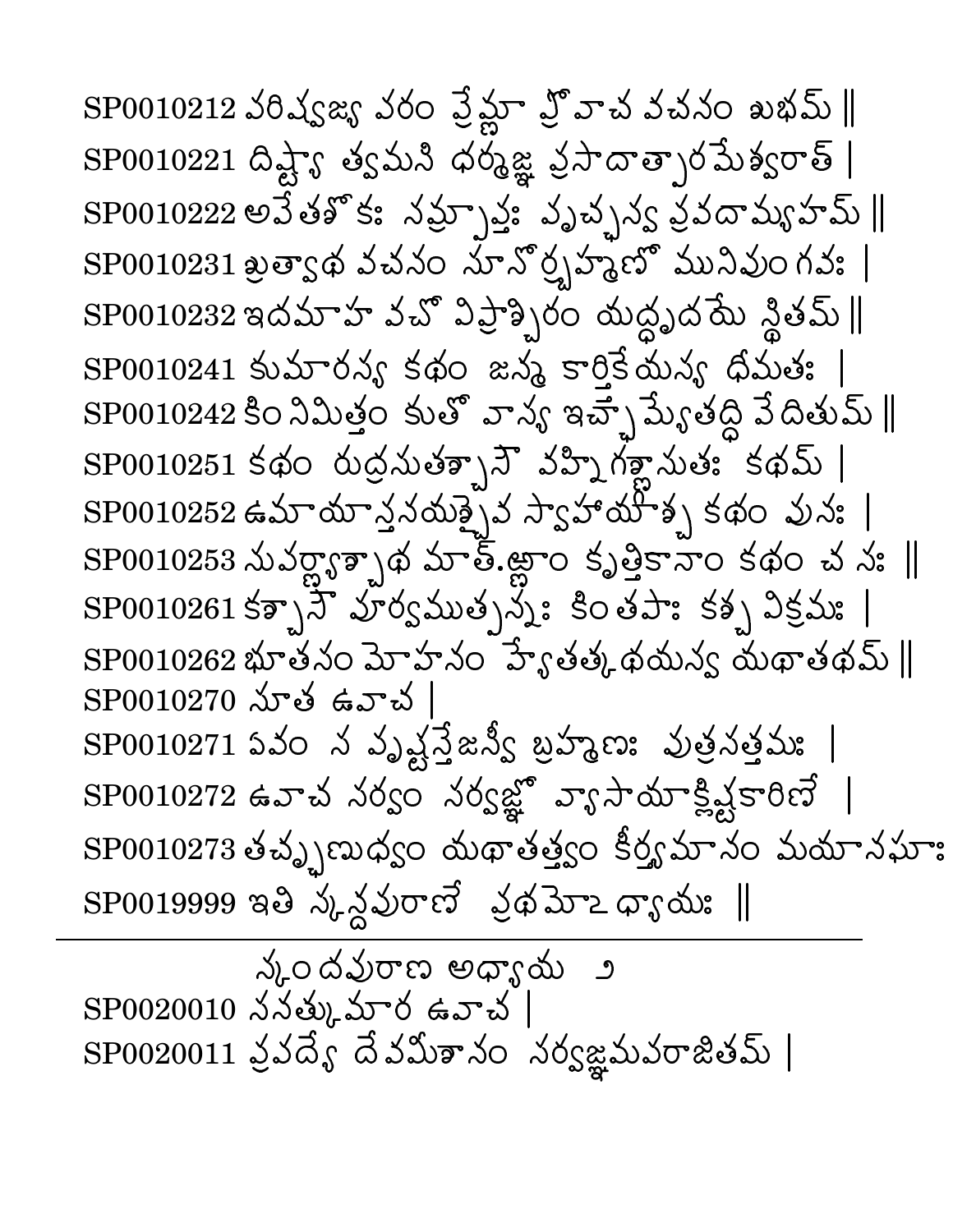$SP0020012 \Delta x$ ోదేవం మహాత్మానం విశ్వన్య జగత: వతిమ్ ||  $SP0020021$  శక్రవ్రతిమా యన్య విశ్వర్యం చైన నర్వశ:  $\mathrm{SP}0020022$  స్వామిత్వం చ విభుత్వం చ న్వకృతాని వ్రచక్షతే  $\parallel$ SP0020031 తన్నై దే వాయ నో మాయ ప్రణమ్య వ్రయతః ఖపిః |  $\mathrm{SP}0020032$  Joer ఖ్యా నజిజ్ఞా ఎోర్వక్ష్యే స్క్లోన్న దృవం బభమ్ || SP0020041 దేహావతారో దేవన్య రుద్ధన్య వరమాత్మనః |  $SP0020042$  2 x 30  $\sqrt{3}35$  5) 5000 30 30 50 |  $SP0020051$  దర్శనం చట్కులోయానాం చక్రన్య చ వినర్జనమ్ |  $\mathrm{SPO}$ 0020052 నైమిశన్యోద్భవక్సైవ నత్తవ్య చ నమావనమ్  $\parallel$  ${\rm SP}0020061$  బ్రహ్మణశ్చాగమన్తత తనేనశ్చరణం తథా |  $\mathrm{SPO}$ 0020062 శర్వన్య దర్శనం చైవ దేవ్యాక్సైవ నముద్భవః  $\parallel$  $\mathrm{SPO}$ 020072 మేనాయాం చ యథోత్పత్తిర్యథా దేవ్యాః న్వయం వరమ్ SP0020081 దేవానాం వరదానం చ వసిన్గన్య చ ధిమతః |  $\mathrm{SP}0020082$  వరాశరన్య చ్త్రతిర్వ్యానన్య చ మహాత్మన:  $\parallel$ SP0020091 వనిన్లో హికాబ్యాం చ వైరోద్భవనమావనమ్ |  $\mathrm{SP}0020092$  వారాణస్యాశ్చ ఖాన్యత్యం క్రేత్రమాహాత్యవర్ధనమ్  $\parallel$  $SP0020101$  రుద్రన్య చాత్ర సాం నిధ్యం నన్నినశ్చావ్య నుగ్రహం  $\mathrm{SPO}020102$  గణానాం దర్శనం చైవ కథనం చావ్యకేషతః  $\parallel$  ${\rm SP}0020111$  కాలీవ్యాహరణం చైవ తవశ్చరణమేవ చ $\mid$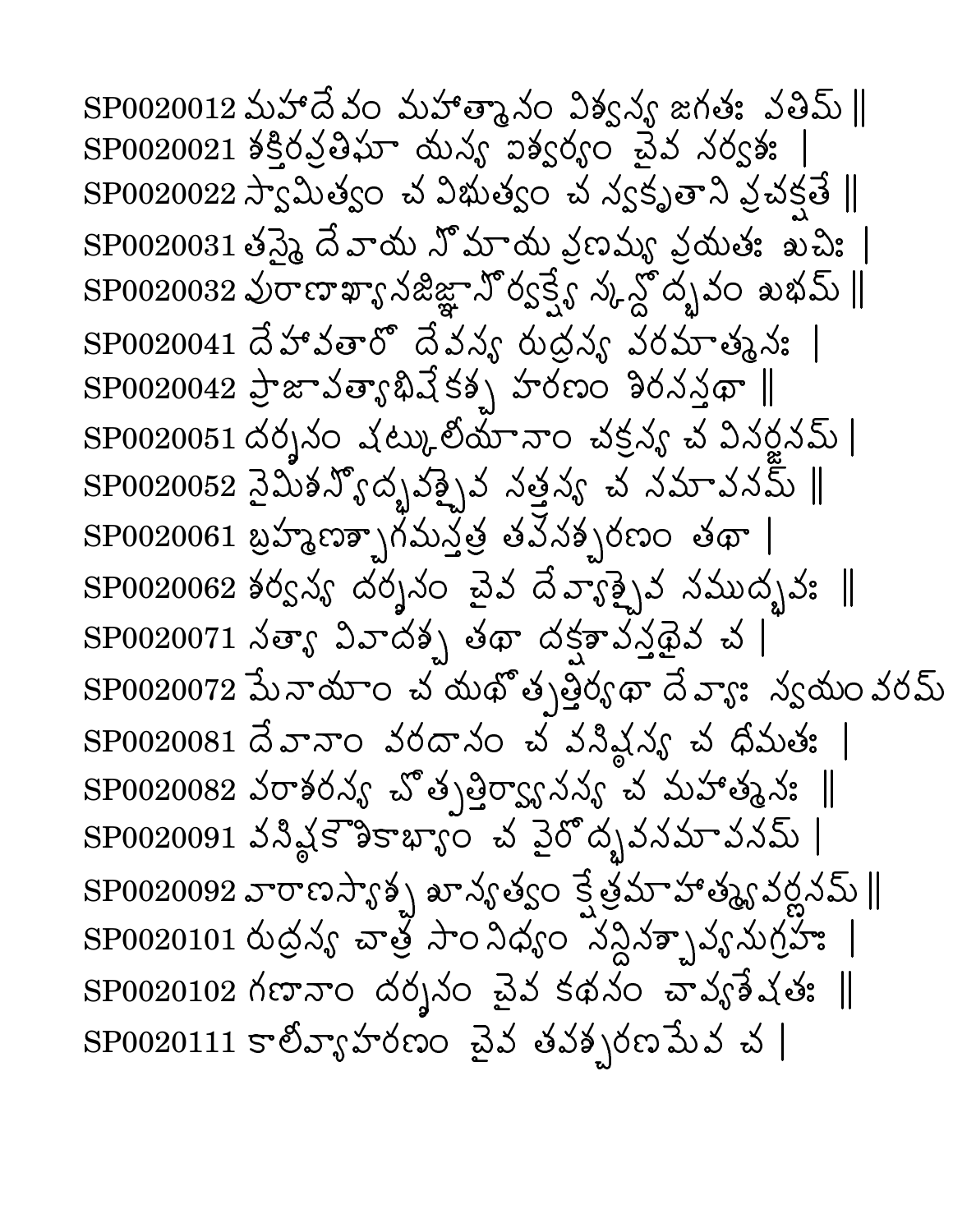$\mathrm{SPO}$ 020112  $\mathfrak{I}^{\bullet}$ మనన్దినమాఖ్యానం వరదానం తథైవ చ $\parallel$  $\mathrm{SPO}$ 020121 గౌరీత్వం వుత్రలమ్మశ్చ దేవ్యా ఉత్పత్తిరేవ చ $\parallel$  $\mathrm{SPO}$ 020122 కౌశిక్యా భూతమాతృత్వం సిం హాశ్చ రథినన్తూ  $\parallel$  $\mathrm{SPO}$ 020131 గౌర్యాశ్చ నిలయో విన్డ్యే విన్ణయార్య సమాగమః |  $SP0020132$  అగన్త్య న్య చ మాహాత్యం వధ: నున్ధనినున్దయా: ||  $SPOO20141$  నినుమ్బనుమ్బనిర్యాణం మహిషన్య వధన్తథా |  $\mathrm{SPO}020142$  అభివేకశ్వ కొశికా, వరదానమథావి చ  $\parallel$  $\mathrm{SPO}020151$  అన్లకన్య తథ్త్పత్తి: వృథివ్యాక్సైవ బన్లనమ్ |  $SP0020152$  హీరణా $s$ కవధక్పైవ హిరణ్యకశివ్వథా || SP0020161 బలినం యమనం చైవ దేవ్యాః నమయ పవ చ |  $SP0020162$  దేవానాం గమనం చైవ అగ్నేర్లూతత్వ మేవ చ $\parallel$ SP0020171 దేవానాం వరదానం చ ఖక్రవ్య చ వినర్జనమ్ |  $\mathrm{SPO}$ 020172 నుతన్య చ తథ్త్పత్రైవ్యాశ్చానకదర్శనమ్  $\parallel$  $SP0020181$  ชิยาลลีย์ จัด พัตั สี ภาษา ชัยชางอา  $SP0020182$  ఆర్యావరవైదానం చేశైలాదినవ వివ చ ||  $\mathrm{SPO}020191$  దేవస్యాగమనం చైవ వృత్తన్య కథనం తథా |  $\mathrm{SPO}020192$  వతివ్రతాయాశ్చాఖ్యానం గురుఖుత్రాషణన్య చ $\parallel$  ${\rm SP}0020201$  ఆఖ్యానం వఞ్పమాడాయాస్తేజనశ్చావ్యధృష్యతా  $\mathrm{SPO}$ 020202 దూతస్యాగమనం చైవ నం వాదోఽ థ వినర్జనమ్  $\parallel$ SP0020211 అన్లకానురనం వాదో మన్ధరాగమనం తథా |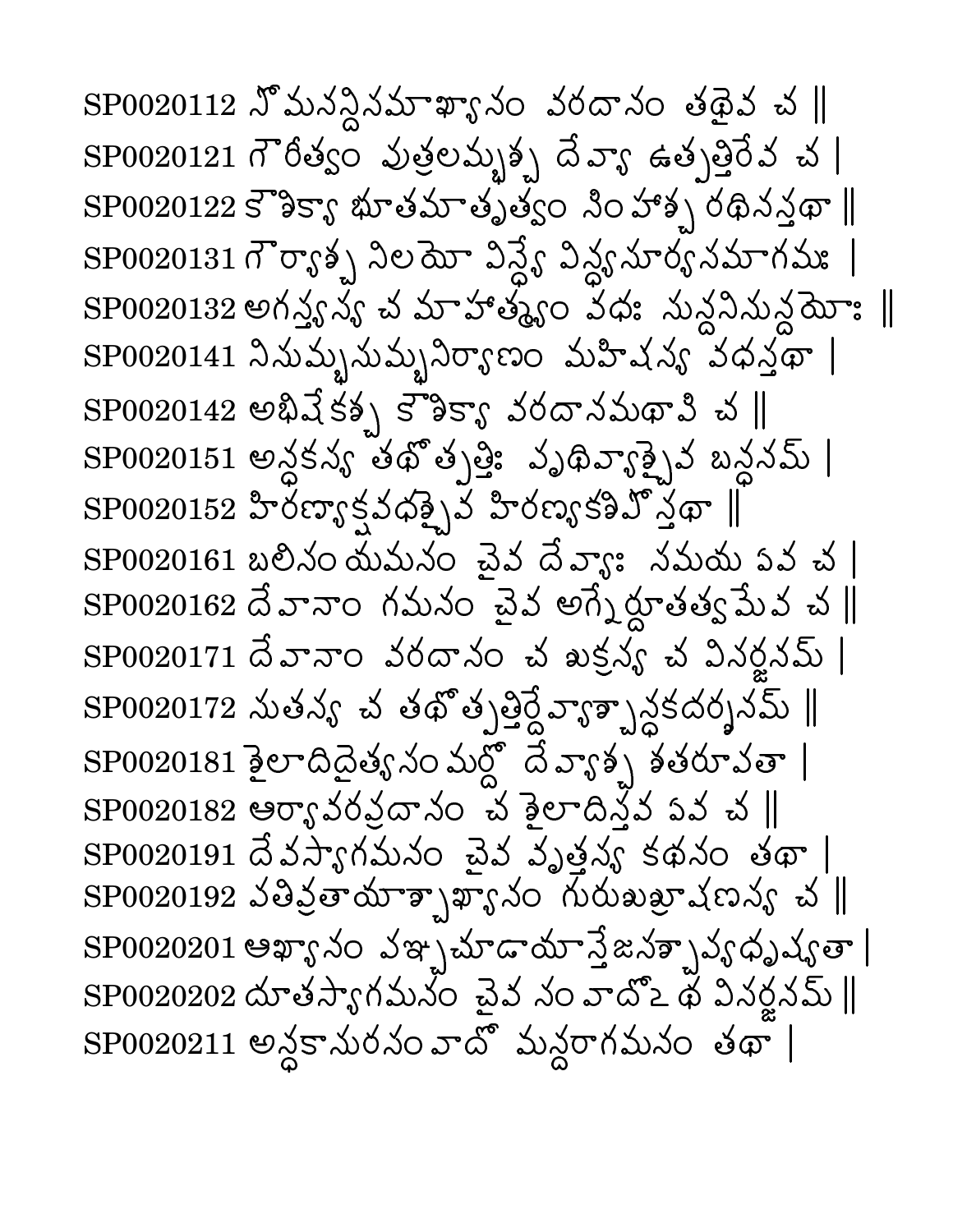$\mathrm{SPO}020212$  గణానామాగమశ్చైవ నంఖ్యానక్షవణం తథా  $\parallel$  ${\rm SP}0020221$  నిగ్రహ్భూన్లకస్యాథ యుద్ధేన మహతా తథా |  $SP0020222$  శరీరార్ధవైదానం చ అశోకనుతనంగ్రహ. ||  $\mathrm{SPO}$ 020231 భన్న స్పాద్భవక్సైన శ్మశానవనతిన్తథా |  $SP0020232$  రుద్రన్య నిలకణ్ణత్యం తథాయతనవర్ణనమ్ ||  ${\rm SP}0020241$  ఉత్పత్తిర్యక్తరాజన్య కుబే రవ్య చ ధిమతః |  $\mathrm{SPO}$ 020242 నిగ్రహో భుజగేవ్గారాం శిఖరన్య చ పాతనమ్  $\parallel$  $\mathrm{SPO}020251$  తైలోక్వన్య నశక్షన్య వశీకరణమేవ చ $\mid$  $\mathrm{SPO}$ 020252 దేవసేనావదానం చ సేనావత్వాభిషేచనమ్  $\parallel$  $SPOO2O261$  నారదస్యాగమశ్చైవ తారకప్రేషితన్య హ |  $\mathrm{SP}0020262$  వధశ్చ తారకన్యో యాత్రభద్రున్య చ $\parallel$  ${\rm SP}0020271$  మహిషన్య వధక్పైవ క్రౌఞ్పవ్య చ నిబర్షణమ్ |  $\mathrm{SPO}020272$  శక్తేరుద్దరణం చైవ తారకన్య వధః ఖభః  $\parallel$ SP0020281 దేవానురభమోత్పత్తినైవురం యుద్ధమేవ చ | SP0020282 వ్రహ్లా దవిగ్రహక్పైవ కృతమ్నా ఖ్యాన మేవ చ |  $\mathrm{SP}0020283$  మహాభాగ్యం బ్రాహ్మణానాం విన్లేణ న్రకీర్యతే  $\parallel$  ${\rm SP}0020291$  ఏతజ్ఞాత్వా యథావద్ది కుమారానుచరో భవేత్ | SP0020292 బలహేన్మతినమృన్మః పుత్రం చాహ్నో తి నం మతమ్ ∥  $SP0029999$  ఇతి స్కన్దపురాణే ద్వితీయో  $\sigma$ ్యాయి:  $\parallel$ 

వుందవురాణ అధ్యాయ 3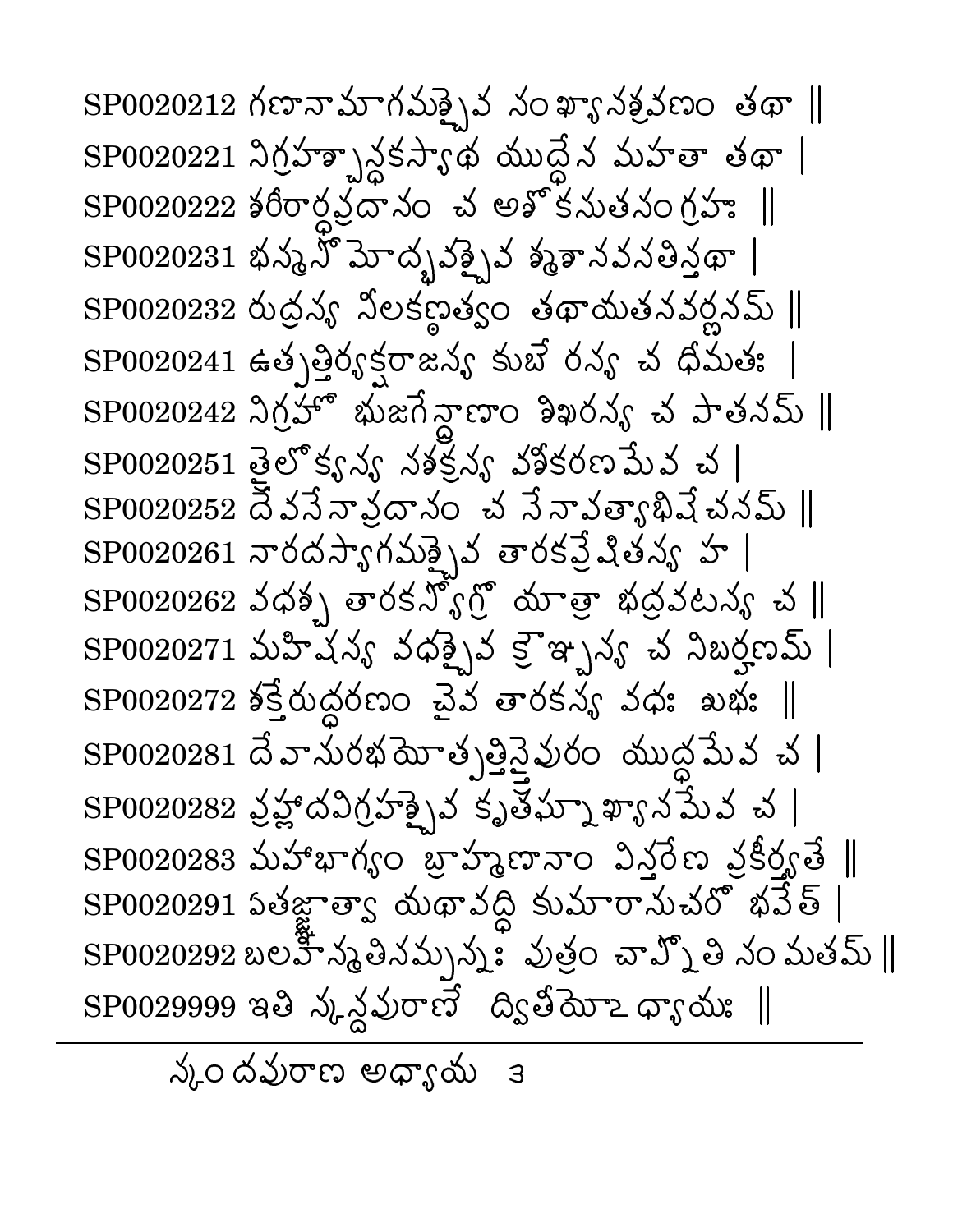$SP0030010 \times \text{S}$ త్కుమార ఉవాచ |  $SP0030011$ శృణువ్వమాం కథాం దివ్యాం నర్వపావన్లణాశనిమ్ | SP0030012 కథ్యమానాం మయా చిత్రాం బహ్వర్థాం ఖతినం మితామ్  $\mathrm{SP}0030013\ \mathrm{a}$ ూం ఖత్వా పావకర్మావి గచ్చేచ్చ వరమాం గతిమ్  $\parallel$ SP0030021 న నాన్తికాశ్రద్ధధానే శరే చావి కథం చన |  $\mathrm{SP}0030022$  ఇమాం కథామనుబూయాత్రథా చానూయకే నరే $\parallel$  $\mathrm{SPO}$ 030031 ఇదం పుత్రాయ శిష్యాయ ధార్మికాయాననూయనే | SP0030032 కథనియం మహాబ్రహ్మన్దేవభక్తాయ వా భవేత్ |  $\mathrm{SP}0030033$  కుమారభక్తాయ తథా శ్రద్ధధానాయ చైవ హి  $\parallel$ SP0030041 వురా బ్రహాం వ్రజాధ్యక్త: అల్లై 2 సింన్సమ్స్తునాయతే |  $SP0030042$   $X_2$  జ్ఞానాత్పితరం బ్రహ్మ న వేద తమసావృత:  $\parallel$  $\mathrm{SP}0030051$  అహమేక ఇతి జ్ఞాత్వా నర్వా/ల్లోకానపైక్షత |  $SP0030052 \measuredangle$  చావశ్వత తత్రన్య తవ్ యోగబలాన్విత:  $\parallel$ SP0030061 వుత్ర వుత్రేతి చావ్యక్తో బ్రహ్మీ శరే్వణ ధీమతా |  $SP0030062$  వ్రణత: స్రాష్ట్రాలిర్భూత్వా తమేవ శరణం గత: ||  $\text{SP0030071} \stackrel{\textstyle <}{\sim} \text{Gerg}$  బ్రహ్మణ్ శమ్ము: న్రష్ట్రత్యం జ్ఞాననం హితమ్ |  $\mathrm{SPO}$ 030072 ఏశుత్వం చైవ లోకానామన్త్ధ వరమేశ్వరః  $\parallel$  $SP0030081$  తదే ష్వనిషత్స్తో మయా వ్యాన ననాతనా |  $\mathrm{SP}0030082\,\mathrm{d} \mathrm{r}$ ం ఖత్వా యోగిన్ ధ్యానాత్ర వద్య స్థే మహేశ్వరమ్  $\parallel$ SP0030091 బ్రహ్మం చ మో విదధే వుత్రమగ్రే జ్ఞానం చ యః వ్రహిణో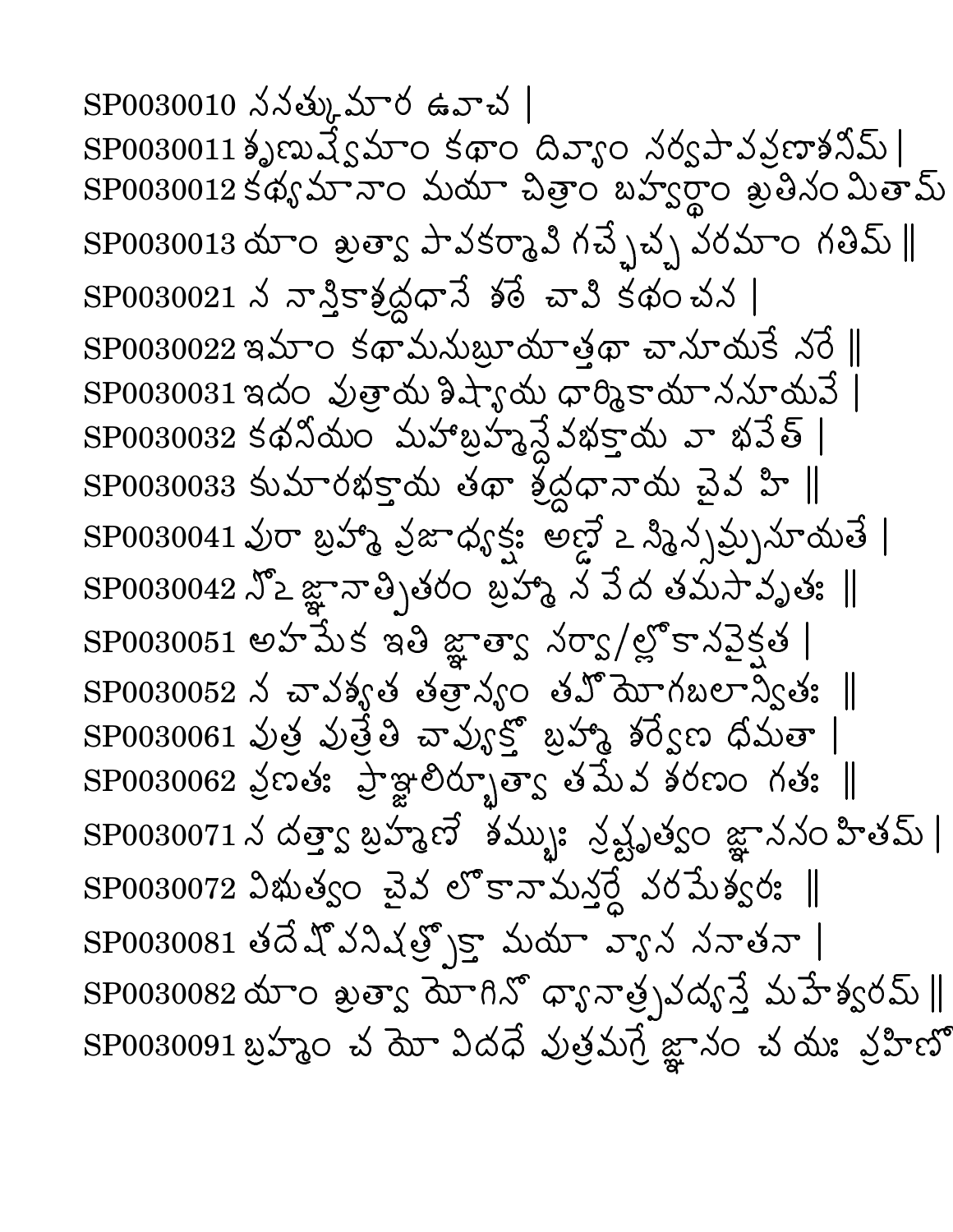SP0030092 తమాత్మన్థం మొ2 నువక్కన్తి ధిరాన్తే షాం శాన్తి: శాశ్వతి నే SP0030101 న వ్యాన వితరం దృష్ట్వా న్వదిస్త్యా వరయా యుతమ్ |  $\mathrm{SP0030102}$  పుత్రకామ: నైజాహేతోననన్నం చకార హ  $\parallel$  $SP0030111$  మహేతా యోగతవసా యుక్త్య నుమహాతృన: |  $SP0030112$  అచిరేణైవ కాలే న వితా నమ్నతుతోష హ  $\parallel$  $\mathrm{SPO}$ 030121 దర్శనం చాగమత్తన్య వరదోఽ స్మీత్యువాచ హ SP0030131 నమః వరమదేవాయ దేవానామని పేధనే |  $\mathrm{SP}0030132$  న్రై వై లోకతన్తాయ బ్రహ్మణ: వతమే నమ:  $\parallel$  $SP0030141$  ఏక్ష్మై శక్తియుక్తాయ అశక్తిరహితాయ చ $\mid$  $\mathrm{SP}0030142$  అనన్తాయా వ్ర మే యాయ ఇన్లియా ఏచయాయ చ $\parallel$  $SP0030151$  వ్యాపినే వ్యాక్తులా $S^2$ య అధిష్టాత్రే వ్రచ్ దినే |  $\mathrm{SP}0030152$  కృతన్రేతనాయైన తత్వవిన్యానకారిణే  $\parallel$  $SP0030161$  వ్రామ్ దకాయైన గుణినాం శాన్తిదాయ చ |  $\mathrm{SP}0030162$  దృష్టిదాయ చ $\chi$ నే $\mathrm{S}$ షాం స్వయం పై దర్శనాయ చ $\parallel$  $SP0030171$   $\Im \times \Im \overline{r}$   $\Im \overline{r}$   $\Im \overline{r}$   $\Im \overline{r}$   $\Im \overline{r}$   $\Im \overline{r}$  $SP0030172$  మనన: కరణానాం చ తతైవ నియమన్య చ ||  $SP0030181$  భూతానాం గుణకర్తే చ శక్తిదాయ తథైవ చ |  $SP003018250$  వ్యాల్షన్ మహ్యం చ అవివ్యాయాగ్రజాయ చ|  $SP0030183$  అన్ల మేయ వితర్శిత్యం వ్రీతో నో దిశ శక్వరీమ్ ||  $SP0030191$  తప్యైవం నువతో వ్యాన దేవదేవో మహేశ్వర: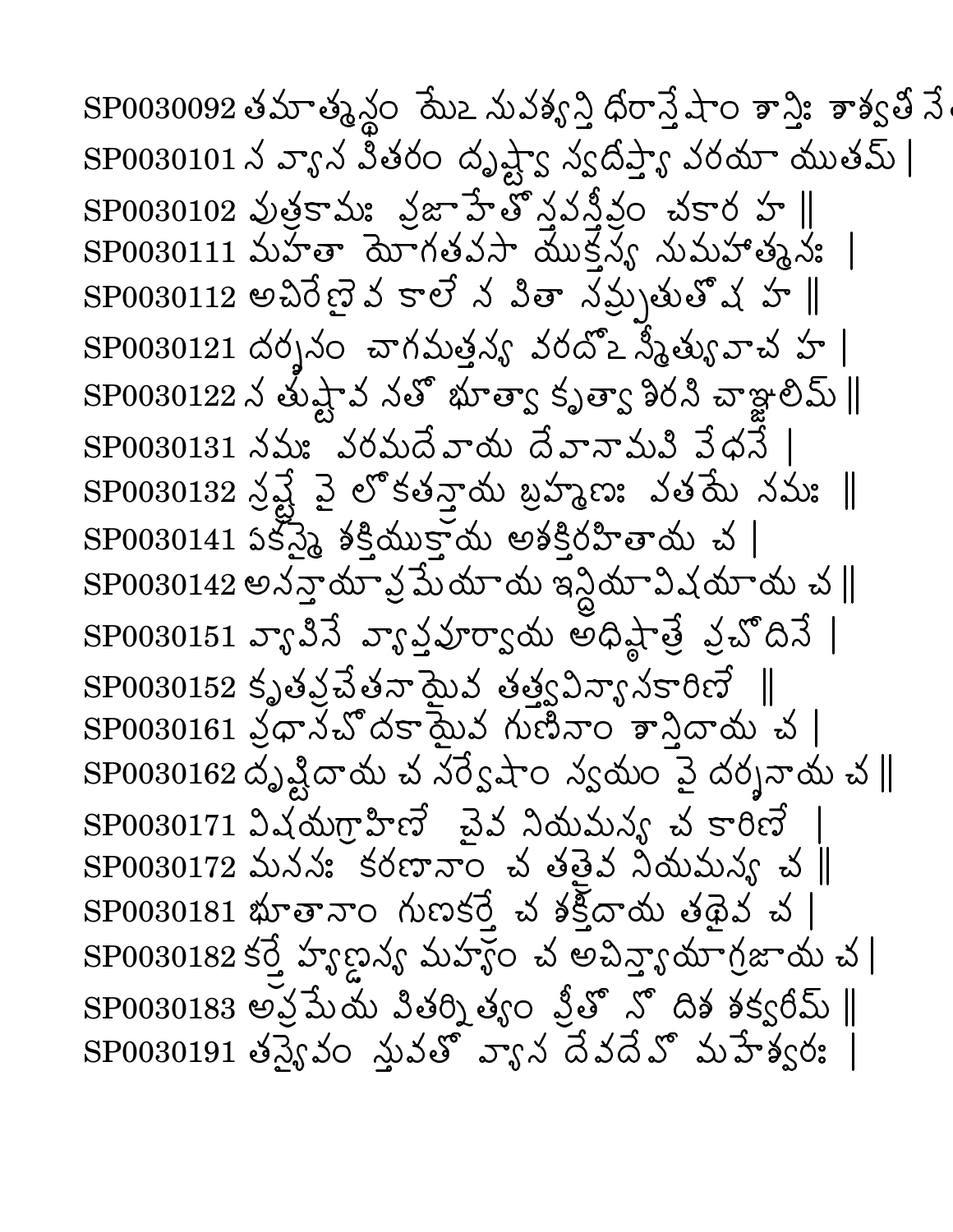$\mathrm{SPO}030192$  తున్లో 2 బ్రవిత్స్యయం వుత్రం బ్రహ్మాణం వ్రణతం తథా  $\parallel$  $SP0030201$  యస్మాత్తే విదితం వత్స మాక్ష్మ మేతన్మహాద్యుతే |  $\mathrm{SPO}$ 030202 తస్మాద్భ హేశైతి లొకేషు నామ్నా ఖ్యాతిం గమిష్య సి $\parallel$  $\mathrm{SPO}$ 030211 యస్మాచ్ఛాహం వితేత్యుక్తన్త్వయా బుద్ధిమతాం వర |  $\mathrm{SPO}$ 030212 తస్మాత్సితామహత్యం తే లొకే ఖ్యాతిం గమిష్యతి  $\parallel$ SP0030221 న్రజార్థం యచ్చ తే తవ్తం తవ ఉగ్రం నుదుశ్చరమ్ |  $SP0030222$  తస్మాత్ర జావతిత్వం తే దదాని వ్రయతాత్మనే  $\parallel$  $SP0030231$  వవముక్తా న దేవేశొ మూర్తిమత్య సృజత్భియ:  $|$  $SP0030232$  యాస్తా: వ్రకృతయన్త్య విశేషాశ్చేస్థిమై: నహ |  $SP0030233$  బావాశ్చ నర్వే తే దేవమువతన్డు: న్వరూవిణ: ||  $SP0030241$  లానువాచ తతో దేవ: వతిర్యుక: న్యతేజసా |  $SP0030242$  వతమద్యాభివేకేణ నమ్బాదయత మా చిరమ్ ||  $SPO030251$  తాభి: న్వం న్వం నమాదాయ భావం దివ్యమతర్కితమ్ |  $\mathrm{SPO}$ 030252 అభిషిక్తో బభూవేతి వ్రజావతిరతిద్యుతిః  $\parallel$  $SPO030261$  తత్రైవం మోగిన: సూక్ష్మం దృష్ట్వా దివ్యేన చక్షుషా |  $\mathrm{SP}0030262$  పురాణం మోగతత్త్యజ్ఞా గాయన్తి త్రిగుణాన్వితమ్  $\parallel$ SP0030271 రుద్ర: న్రష్ట్ల హి నర్వేషుం భూతానాం తన చ న్రభో |  $\mathrm{SPO}$ 030272 అస్మాభిశ్చ భవాన్పార్ధం జగత: నమ్సవర్తక:  $\parallel$  $SP0030281 \not\vartriangleleft S \not\vartriangleleft S$ ి చిత: సమ్యకృరమైన్య యోగధృక్ |  $\mathrm{SP}0030282\,$ బ్రహ్మీణమగ్రజం వుత్రం ప్రాజావత్యేఒ భ్యవే చదుత్  $\parallel$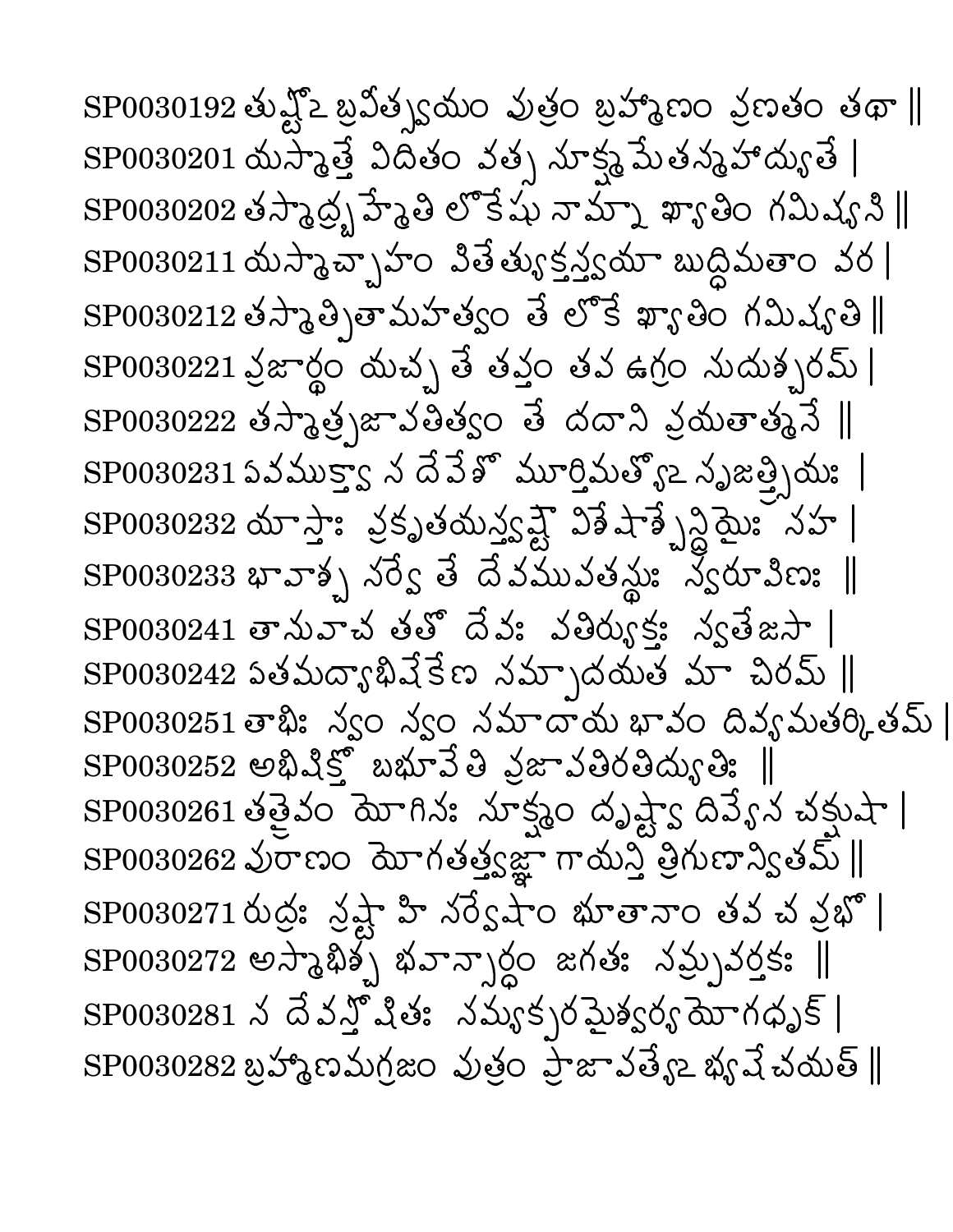SP0030301 నర్వేషాం మనని నదావతివ్షమానో జానానః ఖభమఖభం SP0030302 తం దేవం వ్రమథవతిం వ్రణమ్య భక్త్యా నిత్యం వై శరణవ  $SP0039999$  ఇతి స్మన్ధపురాణే తృతియో  $\sigma$ ్యు  $\parallel$ వుందవురాణ అధ్యాయ ౪  $\mathrm{SP0040010}$  ననత్కుమార ఉవాచ  $|$  $\mathrm{SPO}$ 040011 స్జావత్యం తతో లబ్ల్యా న్రజాః న్రష్టం వ్రవక్రమే |  $\mathrm{SPO}$ 0040012 న్రజాస్తా: సృజ్యమానాశ్చ న వివర్ధన్తి తన్య హ  $\parallel$  $\mathrm{SPO}040021 \,\, \mathrm{\AA} \,\, \mathrm{S}00$ ွားကြွေကို သို့ပြီးလားဆိုပါတီကို အားကြွေးကြွေးကို အ  $\mathrm{SPO}$ 040022 నృష్ట్యర్ధం భూయ పవాథ తవశ్చర్తుం వ్రచక్రమే  $\parallel$  $SP0040031 \xrightarrow{\delta} \xrightarrow{\delta} \overline{3}$  లో స్తవస్థ జ్ఞాత్వా త్రిభువనేశ్వర: | SP0040032 తేజసా జగదావిశ్య ఆజగామ తదస్తికమ్ |  $\mathrm{SP}0040033$   $\lesssim$ ష్టా తన్య జగన్నాథో2 దర్శయత $\bar{\mathbb{S}}$ తనౌ $\bar{\mathbb{S}}$  జగత్  $\parallel$  $SP0040041$  వ్యమాగత్య దేవేశో మహాభూతవతిర్వ: |  $\mathrm{SPO}$ 040042 వ్యాప్యేవ హి జగత్కుత్న ౦ వరమేణ న్యతేజసా  $|$  $\mathrm{SPO}$ 040043 శమ్బుఃస్తాహ వరం వత్స యాచన్వేతి వితామహమ్  $\parallel$ SP0040051 తం బ్రహ్మీ లోకనృష్ట్యర్థం వుత్రవ్వం మనసాబ్రవీత్ | SP0040052 న జ్ఞాత్వా తన్య నం కల్పం బ్రహ్మణ: వరమేశ్వర: | SP0040053 మూఢ్ౖ మమితి నం పిన్హ్హచ్ వరదః న్యమమ్ ||

SP0030291 యఃకృత్వ బహచిధమార్గయోకం తత్తాక్షఖ్యం జగ

SP0030292 దేవానా౦ వరమమనన్త్ర మాయుక్త౦ మాయాభిన్తిభువన: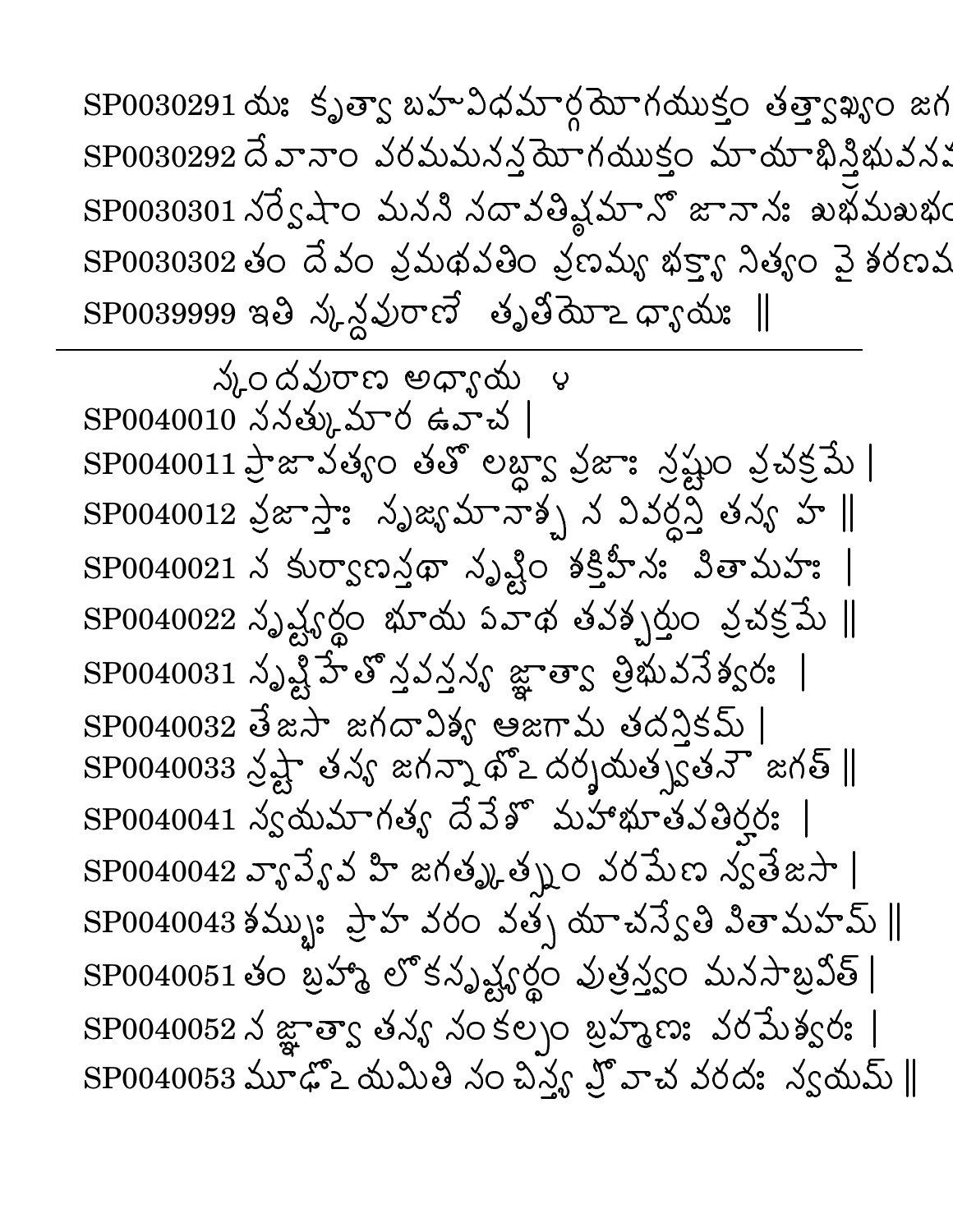$\mathrm{SPO}$ 040061 ఆగతం వితరం మా త్వం యస్మాత్సుత్రం నమిహనే |  $\mathrm{SPO}$ 0040062 మన్మూర్తిన్దవరున్తప్పాద్బవిష్యతి మమ్జాయా  $\parallel$ SP0040071 న చ తే వుత్తశాం యాత్యా మదియో గణనాయక:  $SP0040072 \Delta \tilde{\mathcal{S}}$ ిగ్రహవాన్బూత్వా మూఢ త్వాం వినయిష్యతి| SP0040081 నర్వవిద్యాధివత్యం చ యోగానాం చైవ నర్వళః  $\mathrm{SPO}$ 040082 బలస్యాధివతిత్వం చ అస్తాణాం చ వ్రయోకృతా  $\parallel$ SP0040091 మయా దత్తాని తస్యాఖ ఉవస్థాన్యస్తి నర్వశః  $\mathrm{SPO}$ 040092 ధను: వినాకం ఖాలం చఖడం వరఖరేవ చ $\parallel$  $SPO040101$  కమణలున్తథా దణ: అన్లం పాఖవతం తథా |  $SP0040102$  20 305\$2212 350 3 3325055 |  $\mathrm{SPO}$ 040 $103$  ఏవం నర్వర్ధినమ్చను: నుత $\vec{3}$  న భవిష్యతి  $\parallel$  $SP0040111$  వివముక్తా గొతే తన్మిన్న నర్ధానం మహాత్మని |  $\mathrm{SPO}$ 040112 బ్రహ్మీ చక్రే తదా చేష్టిం వుత్రకామః వ్రజావతిః  $\parallel$ SP0040121 న జుహ్యఞ్చమనం యుక్తః వ్రతిఘాతనమన్వితః | SP0040122 నమిద్యుక్తేన హన్తేన లలాటం వ్రమమార్ఖ హ ∥  $SP0040131 \x330300$  మోగజన్తవ్య స్వేదబిన్డుర్లలాటజ: |  $\mathrm{SPO}$ 040132 వపాత జ్వలనే తస్మీన్నిస్టగుణం తన్య తేజసా  $\parallel$  $\mathrm{SPO}$ 040141 తద్ది మా హేశ్వరం తేజి. నంధితం బ్రహ్మణి న్రుతమ్ |  $SPOO40142 \leq 0$ రితం దేవదేవేన నివపాత హవిర్భుజి ||  $SP0040151$  క్షణ్ తన్మిన్మ హేశేన నృశ్రతా తం వరముత్తమమ్ |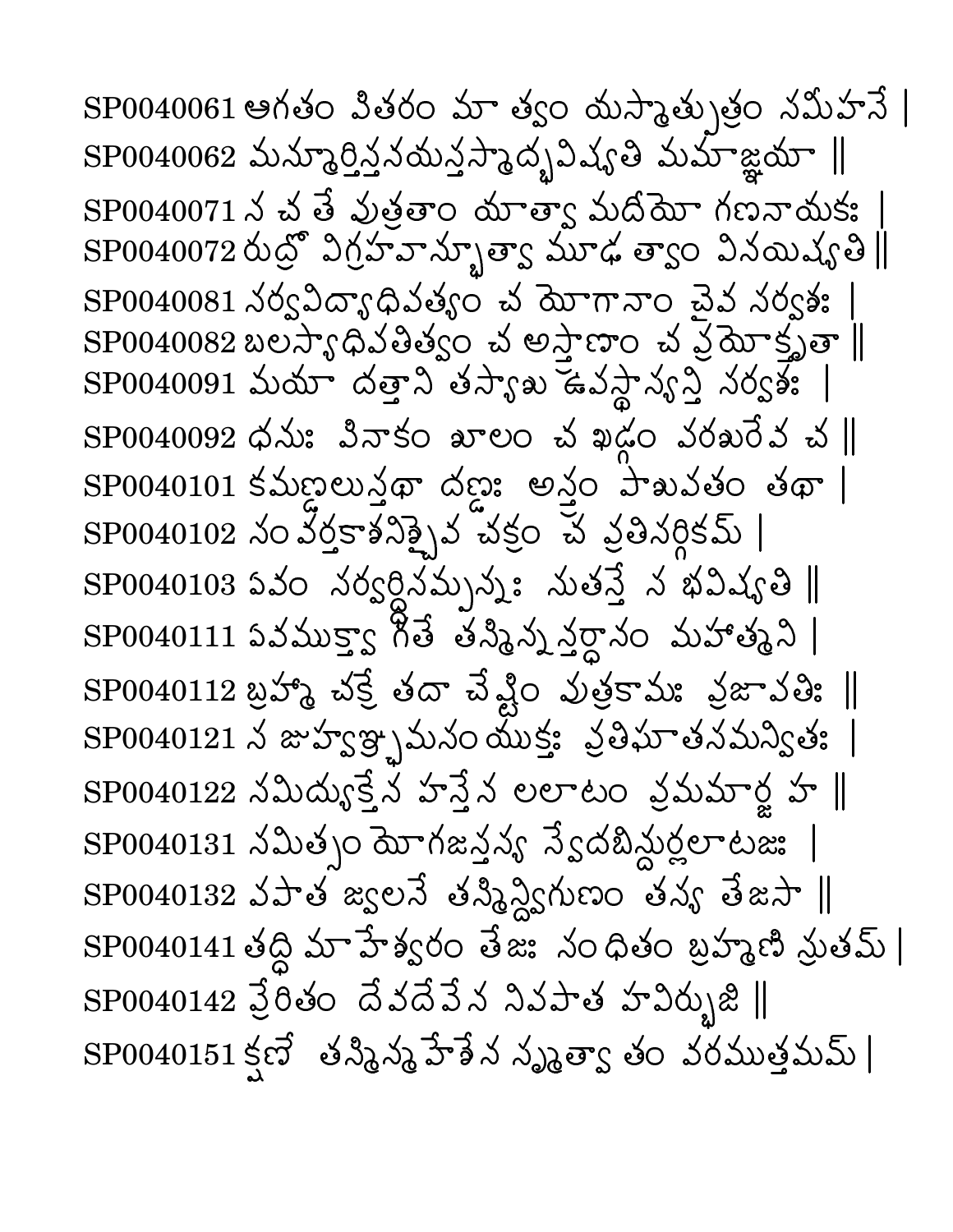$\mathrm{SPO}$ 040152 న్రేషితో గణహ్ రుద్రః నద్య వివాభవత్త  $\parallel$ SP0040161 తచ్చ నం స్వేదజం తేజః వూర్వం జ్వలనమోజితమ్ |  $\mathrm{SPO}$ 040162 భూత్వ లోహితమాశ్వైవ వునర్నీ లమభూత్తదా  $\parallel$  $\mathrm{SPO}$ 040171 నీలలో హిత ఇత్యేవ తేనాసావభవత్రఘః  $\mathrm{SPO}$ 040172 త్ర్యక్తో దశభుజ: శ్రీమాన్స్త్రహ్మణం ఛాదయన్ని వ  $\parallel$  $\text{SP0040181}$  శర్వద్వేర్నా మభిర్భహా తమాభిశ్చ జలాదిభి: | SP0040182 నుత్వా తం నర్వగం దేవం నీలలోహితమవ్యయమ్ ||  $\mathrm{SPO}$ 040191 జ్ఞాత్వా నర్వనృజం వశ్చాన్మహాభూతవ్రతిష్టితమ్  $|$  $SP0040192$  అనృజద్విధాన్త్వన్యా: న్రజా: న జగతి న్రభు: ||  $\mathrm{SPO}$ 040201  $\mathfrak{I}$ 2  $\mathfrak{Z}$  మోగం నమాస్థాయ ఐశ్వర్యేణ నమన్వితః |  $\mathrm{SPO}$ 040202 లోకాన్నర్వాన్నమావిశ్య ధారయామాన నర్వదా  $\parallel$  $SP0040211$  బ్రహ్మణ్ 2 3 తత: పుత్రా దక్షధర్మాదయ: ఖభా: |  $SPO040212$  అనృజన్త వ్రజా: నర్వా దేవమానుషనం కులా: ||  $\mathrm{SPO}$ 040221 అథ కాలే న మహతా కలే ఖ్రతే వునః వునః |  $\mathrm{SPO}$ 040222 న్రజా ధారయతో యోగాదన్మీన్కల్ప ఉవన్ధితే  $\parallel$  $SP0040231$  వ్రతిశ్ణీతాయాం వార్తాయాం వ్రవృత్తే వృష్ణినర్లనే |  $SP0040232$  వైజాను చ వివృద్ధాను వ్రయాగే యజతశ్భ హ  $\parallel$ SP0040241 బ్రహ్మణ: చట్కులియానే ఋచయ: నంశితన్లతా: |  $\mathrm{SPO}$ 040242 మరీచయో2 త్రయక్పైవ వనిష్ఠా: క్రతవస్త్రథా  $\parallel$  $\mathrm{SPO}$ 040251 ขังกระวิธี สมอังสัญชัยสำ สักระ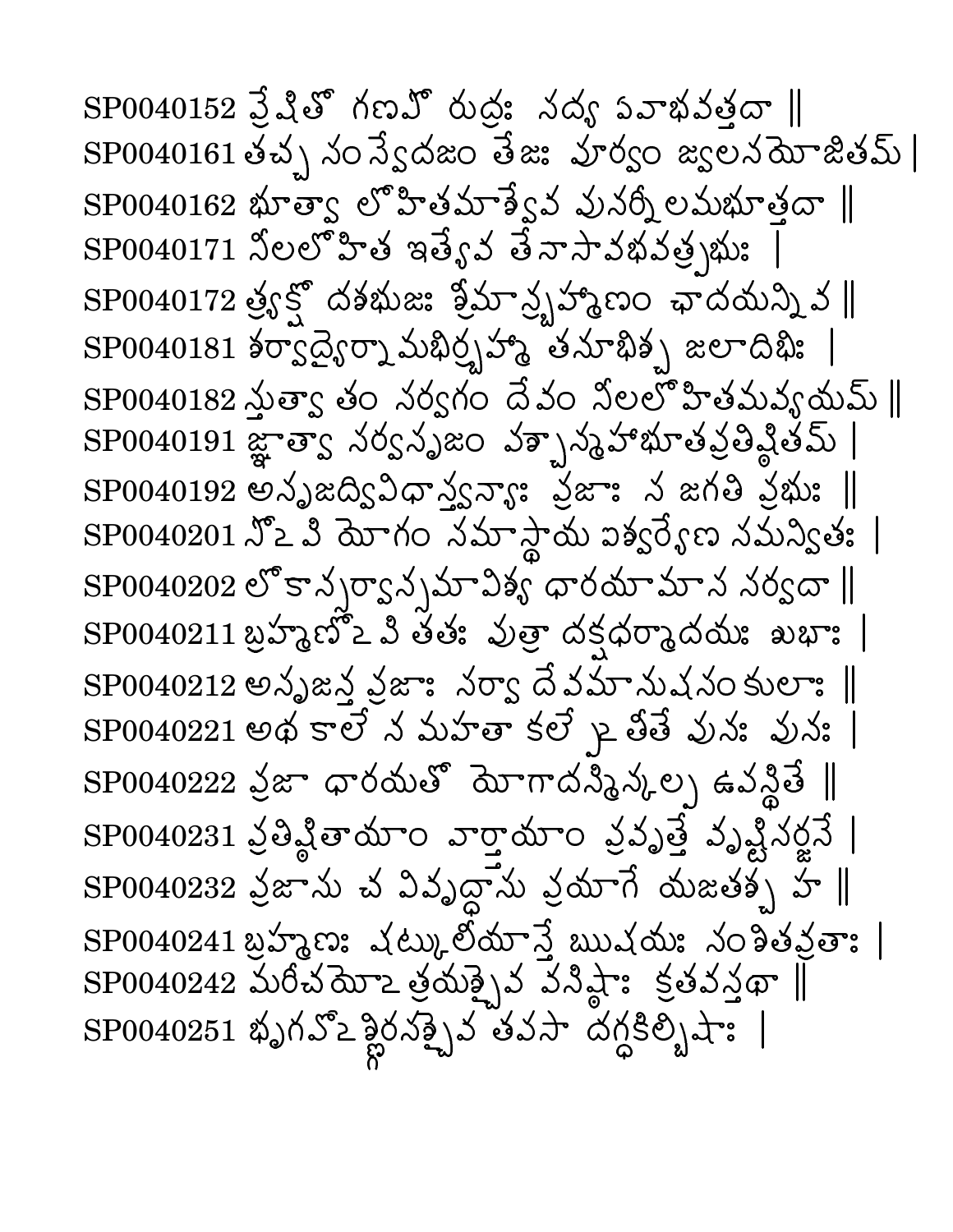$\mathrm{SPO}$ 040252 ఊచుర్చహా బామభ్యత్య నహితాః కర్మణోఽ న్లరే  $\parallel$  $\mathrm{SPO}$ 040261 భగవన్న న్లారేణ మహతా న్మః నమావృతాః |  $\mathrm{SPO}$ 040262 ఖిన్నా వివదమానాశ్చ న చ వశ్యామ యత్నరమ్  $\parallel$  $\mathrm{SPO}$ 040271 ఏతం నః నంశయం దేవ చిరం హృది నమాన్థితమ్ |  $SP0040272$  లేకం హి వేళ్ల యథాతత్త్వం కారణం వరమం హి నః ||  $\mathrm{SPO}$ 040281 కిం వరం నర్వభూతానాం బలియశ్చావి నర్వత: |  $\mathrm{SPO}$ 040282 ဒိ $\lambda$  చాధి నీతం విశ్వం కో నిత్య: కశ్చ శాశ్వత:  $\parallel$  $\mathrm{SPO}$ 040291 క: స్రష్టే నర్వభూతానా౦ వ్రకృతేశ్చ వ్రవర్తక: |  $\text{SP0040292}$  కో2 స్మాన్సర్వేషు కార్యేషు వ్రయునక్తి మహామనా:  $\parallel$  $SP0040301$  కన్య భూతాని వశ్యాని కః నర్వవినియోజకః | SP0040302 కథం విశ్వేమ తం చైన పతన్నః శం న నర్వశః  $\blacksquare$  $\text{SP0040311}$  వినముక్తన్తో బ్రహా నర్వేషా మేవ నం నిధౌ | sP0040312 దేవానాం చ ఋషీణాం చ గన్ధర్యోరగరక్షసామ్ || SP0040321 యక్షాణామనురాణాం చేయే చకుత్ర వ్రవర్తకాః  $\mathrm{SPO}$ 040322 వక్షిణాం నవిశాచానాం మే చాన్య తత్పమీవగా: |  $\mathrm{SPO}$ 040323 ఉత్థాయ ప్రాక్ష్యాలిః ప్రాహా రుద్రే తి త్రిః ఫ్లుతం వచః  $\parallel$  $\mathrm{SPO}$ 040331 న చావి తవసా శక్యో ద్రష్టం నాన్యేన కేనపిత్ |  $SP0040332 \times 22$  స్లో నర్వభూతానాం బలవాం శ్రవ్యయం జగత్ |  $\mathrm{SPO}$ 040333 తన్య వశ్యాని భూతాని తేనేదం ధార్యతే జగత్  $\parallel$  $\mathrm{SPO}$ 040341 తత $\vec{3}$  నర్వలోకేశా నమశ్చక్రుర్మహాత్మనే  $\parallel$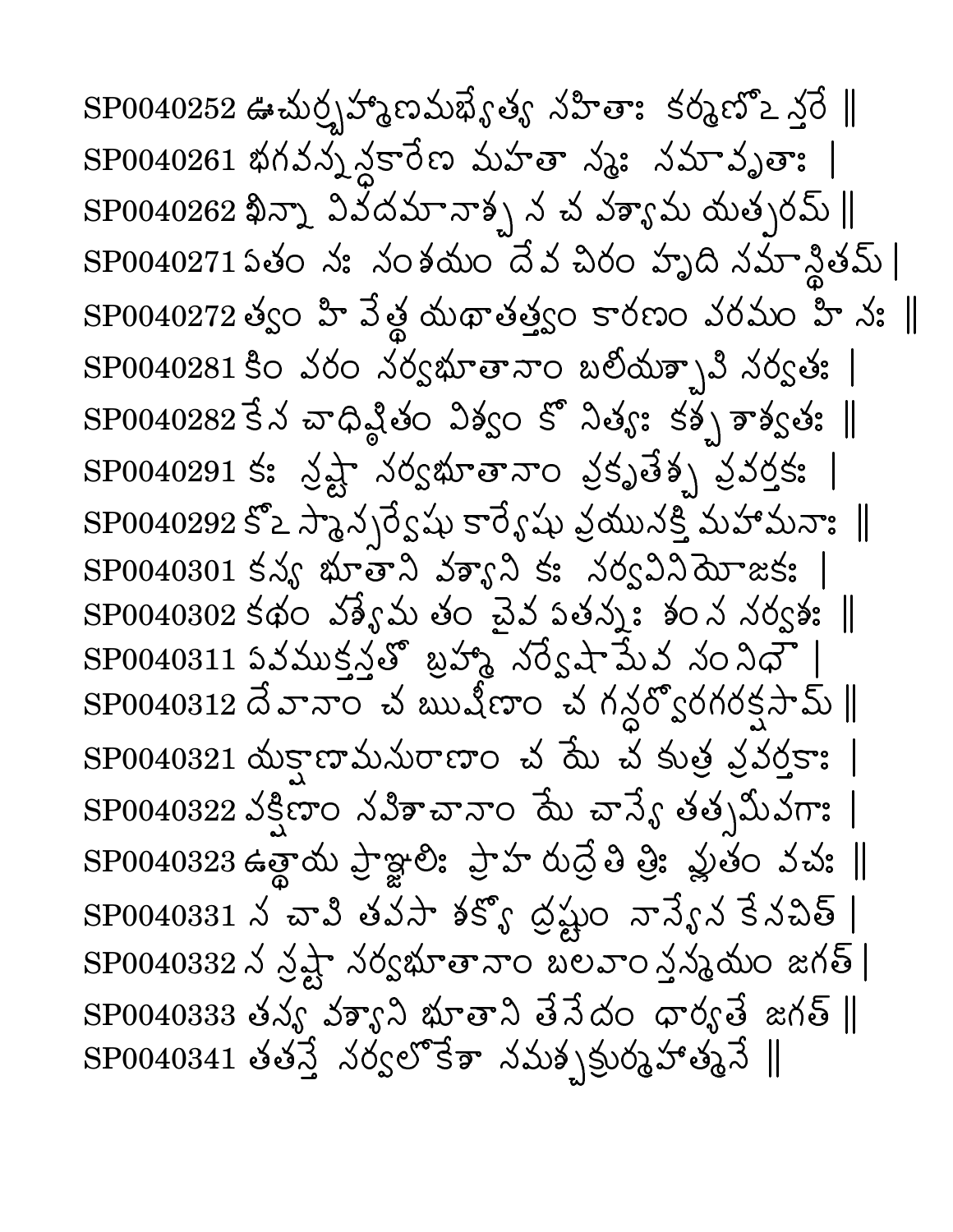$$
\frac{1}{20} \text{C} \times \frac{1}{20}
$$
\n
$$
\frac{1}{20} \text{C} \times \frac{1}{20}
$$
\n
$$
\frac{1}{20} \text{C} \times \frac{1}{20}
$$
\n
$$
\frac{1}{20} \text{C} \times \frac{1}{20}
$$
\n
$$
\frac{1}{20} \text{C} \times \frac{1}{20}
$$
\n
$$
\frac{1}{20} \text{C} \times \frac{1}{20}
$$
\n
$$
\frac{1}{20} \text{C} \times \frac{1}{20}
$$
\n
$$
\frac{1}{20} \text{C} \times \frac{1}{20}
$$
\n
$$
\frac{1}{20} \text{C} \times \frac{1}{20}
$$
\n
$$
\frac{1}{20} \text{C} \times \frac{1}{20}
$$
\n
$$
\frac{1}{20} \text{C} \times \frac{1}{20}
$$
\n
$$
\frac{1}{20} \text{C} \times \frac{1}{20}
$$
\n
$$
\frac{1}{20} \text{C} \times \frac{1}{20}
$$
\n
$$
\frac{1}{20} \text{C} \times \frac{1}{20}
$$
\n
$$
\frac{1}{20} \text{C} \times \frac{1}{20}
$$
\n
$$
\frac{1}{20} \text{C} \times \frac{1}{20}
$$
\n
$$
\frac{1}{20} \text{C} \times \frac{1}{20}
$$
\n
$$
\frac{1}{20} \text{C} \times \frac{1}{20}
$$
\n
$$
\frac{1}{20} \text{C} \times \frac{1}{20}
$$
\n
$$
\frac{1}{20} \text{C} \times \frac{1}{20}
$$
\n
$$
\frac{1}{20} \text{C} \times \frac{1}{20}
$$
\n
$$
\frac{1}{20} \text{C} \times \frac{1}{20}
$$
\n
$$
\frac{1}{20} \text{C} \times \frac{1}{20}
$$
\n
$$
\frac{1}{20} \text{C} \times \frac{1}{20}
$$
\n
$$
\frac{1}{20} \text{C} \times
$$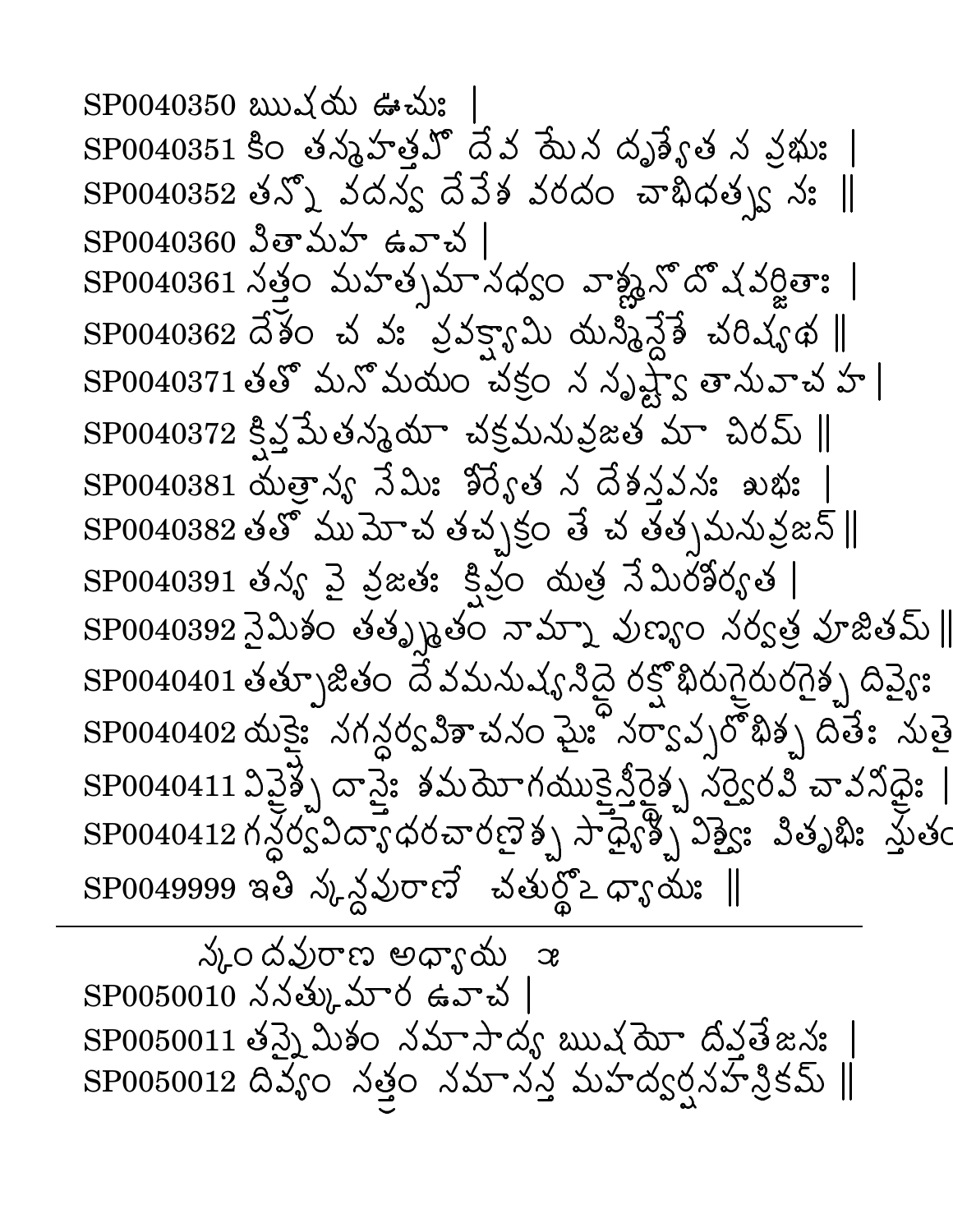$SP0050021$   $550.55.5$   $50.55.5$   $50.55.5$   $50.55.5$  $SP0050022$   $Q^s$ လော် သီမနည်န်ခံဝ သတ္တလော်သောက်တား  $\parallel$  $SP0050031$  తన్ని ష్టాన్త్రుల: నర్వే తద్యుక్తాన్దపాశ్రమా:  $SP0050032$  నర్వక్రియా: వ్రకుర్వాణాన్లపేువ మనసా గతా:  $\parallel$  $\mathrm{SPO}$ 050041 తేషాం తం భావమాలక్య మాతరిశ్వా మహాతపాః |  ${\rm SP}0050042$  నర్వస్తాణిచరః శ్రీమాన్చర్యభూతవ్రవర్తకః  $SP0050043$  దదౌన రూవీ భగవాన్థర్శనం నత్తిణాం ఖభ: || SP0050051 తం తే దృష్ట్వెర్సయిత్వా వ మాతరిశ్వానమవ్యయమ్ |  $SP0050052$  ఆనినమాననే వుణే ్ ఋషయ: నంశితన్రతా: |  $\mathrm{SPO}$ 050053 వవ్రచ్చురుద్భవం కృత్నుం జగతః వ్రలయం తథా  $\parallel$  $SP0050061$  న్ణీతిం చ కృత్నాం వంశాంశ్చ ముగమన్వన్తరాణి చ $|$  $SP0050062$  వంశానుచరితం కృత్నం దివ్యమానం తథైవ చ $\parallel$ SP0050071 అష్టానాం దేవయోనినాముత్పత్తిం వ్రలయం తథా |  $\mathrm{SPO}$ 050072 వితృనర్ధం తథాశేషం బ్రహ్మణ్ మానపేువ చ $\parallel$  $SP0050081$  చన్ధాదిత్యగతిం నర్వాం తారాగ్రహగతిం తథా |  $SP0050082$  స్థితం నర్వేశ్వరాణాం చ ద్వీవధర్మమేషత:  $SP0050083$  వర్ణాశ్రమవ్యవస్థానం చుజ్ఞానాం చ వ్రవర్తనమ్ ||  $\mathrm{SP0050092}$  దివ్యం వర్షనహన్రం చ తేషాం తదభియాత్తథా  $\parallel$ SP0050101 అథ దివ్యేన రూవేణ సామవాగ్రిష్టి రీక్షణా |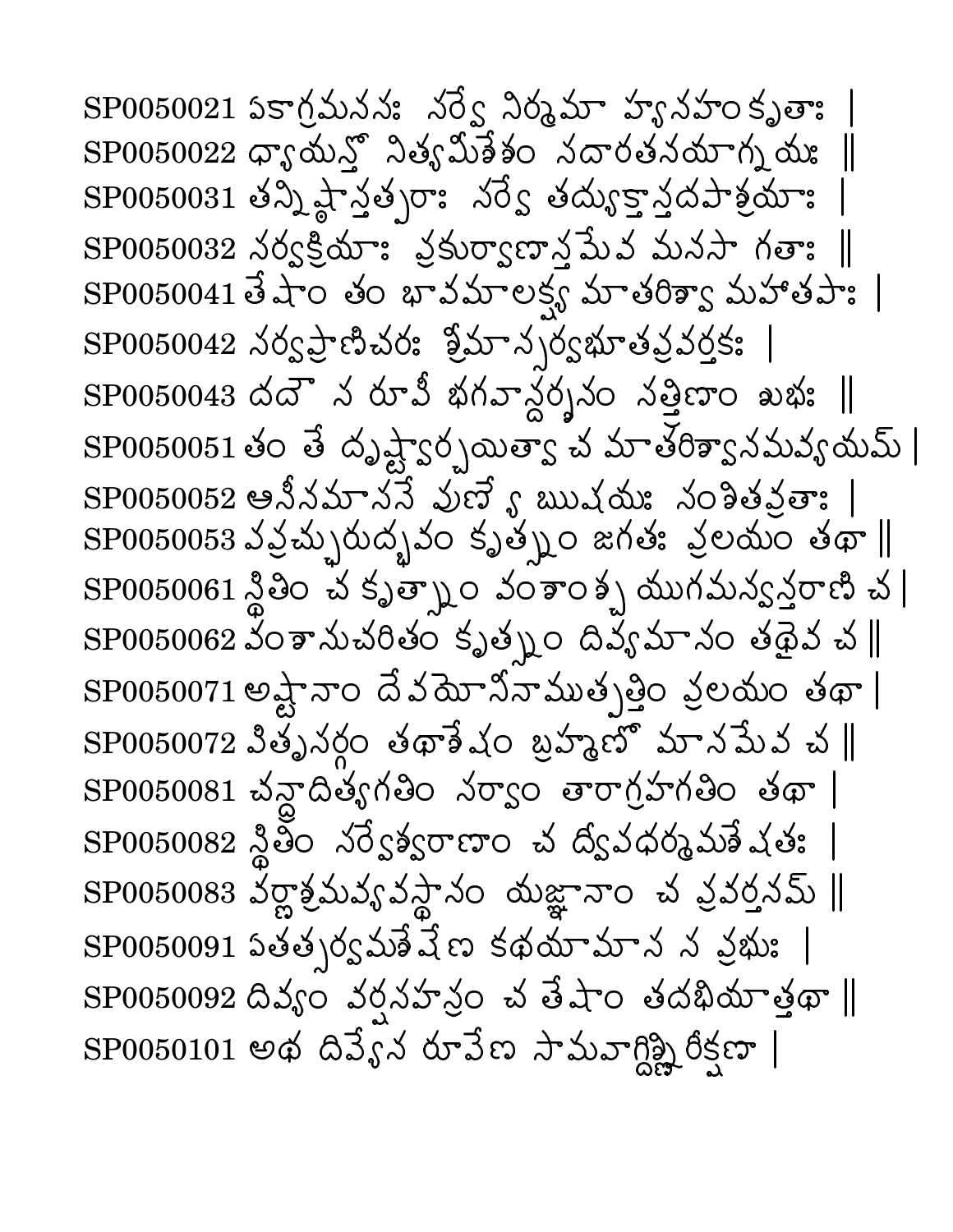$\text{SP0050102}$  మజుర్ఘాణాథర్వశిరా: శబ్దజిహా $\text{S}$  ఖఖా నతి  $\parallel$  $SP0050111 \text{ and } \text{S} \text{ and } \text{S}$  నిరుక్తుక గృక్పాదవదగామిని  $\mathrm{SPO}$ 050112 కాలబాహార్వర్షకరా దివసాఖ్లలిధారిణీ  $\parallel$  $SP0050121$  కలాదిఖి: వర్వేభిశ్చ మానైనీ కరరుహైన్లా |  $\mathrm{SPO}$ 050122 కల్పసాధారణా దివ్యా శిక్షావిద్యోన్న తన్న  $\parallel$  $\mathrm{SPO}$ 050131 ఛన్లో విచితిమధ్యా చ మీమాం సానాభిరేవ చ |  $SP0050132$  அமைபித்த்தித்தித்தை தில் இசை  $SP0050141$  ఆశ్రమోదార్వర్ధజామర్యజ్ఞగుల్నా వలాఖ్లలి: |  $\mathrm{SP0050142}$  లోకవేదశరీరా చ రోమభిశ్చాన్నై: ఖథై:  $\parallel$  $\mathrm{SP0050151\ \AA}$ တ္တာသမားတပ်သံ္မဲ့ တာက်ထုတ္ပန္ပါန္း ပိုလ္ပံ  $SP0050152$  3 దిమధ్యాద్విని: సృత్య వ్రవృత్తా వరమామృసా  $\parallel$  $SP0050161$  తస్యాన్తే వథృథే ఫ్లుత్య వాయునా నహ నంగతాః |  $\mathrm{SPO}$ 050162 తామవృచ్చక్త స్వేషా వాయుం దేవం మహాధియమ్  $\parallel$  $SP0050171$  ఉవాచ న మహాతేజా ఋషీన్దర్శానుభావితాన్ |  $\mathrm{SP0050172}$  ఖద్దా: ్ల తవసా నర్వే మహాన్దర్మశ్చ వ: కృత:  $\parallel$  $SP0050181$  యస్మాదియం నది వుణ్యా బహ్మల్లో కాదిహాగతా |  $SP0050182$  ఇయం నరన్వతి నామ బ్రహ్మలో కవిభూషణా || SP0050191 వ్రథమం మర్త్యలోకేఽ స్మిన్యు ష్యత్పిద్ధ్యర్థమాగతా |  $\text{SP0050192} \,\pi \lambda \, \mathfrak{S}$ : సుణ్యతమా కాచిత్తిషు లొకేషు విద్యతే  $\parallel$ SP0050200 ఋషయ ఊచు: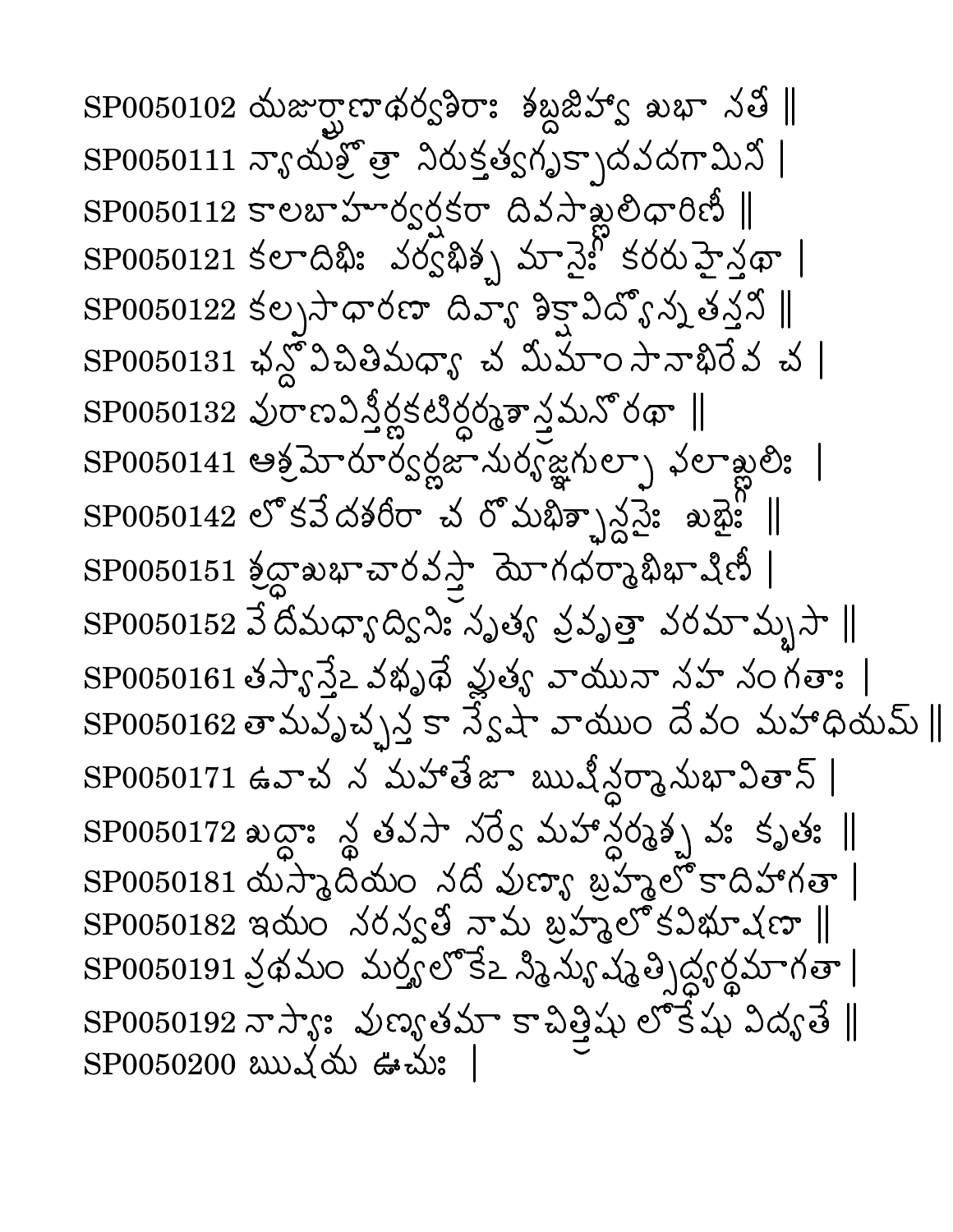$SP0050201$  కథ మేషా మహావుణ్యా వ్రవృత్తా బ్రహ్మల్లో కగా |  $SP0050202$ కారణం కిం చ తత్రానీదేతదిచ్చాను వేదితుమ్ || SP0050210 వాయురువాచ |  $\mathrm{SPO}$ 050211 అత్ర హో వర్తయిష్యామి ఇతిహానం వురాతనమ్ |  $\mathrm{SP}0050212$  బ్రహ్మణశ్చైన నం వాదం వురా యజ్ఞన్య చైవ హ $\parallel$  $SP0050221$  యజైరిష్ణా వురా దేవో బ్రహ్మా దిప్తేన తేజసా |  $\mathrm{SP0050222}$  అన్ళోజత్చర్యభూతాని స్థావరాణి చరాణి చ $\parallel$ SP0050231 న దృష్ట్వ దీప్తిమాన్దేవొ దీప్తాౕ వరమయా యుతః |  $SP0050232$  అవేక్షమాణ: సా $_S/\gamma$ ల్లొకాంశ్చతుర్చిర్ముఖవఖ్ణ, జి:  $\parallel$ SP0050241 దే వాదిన్మనుష్యాదం శ్చ దృష్ట్యా దృష్ట్యా మహామనా: |  $\mathrm{SPO}$ 050242 అమన్యత న పేుఽ న్యొఒ ని నమో లోకే న చాధికః  $\parallel$ SP0050251 యో2 హేమేతా: వైజా: నర్వా: నవ్తలో కవ్రతిష్టితా:  $SP0050252$  దేవమానుచతిర్యక్తు గ్రసామి వినృజామి చ $\parallel$  $\mathrm{SPO}$ 050261 అహం న్రష్టా హి భూతానాం నాన్య: కశ్చన విద్యతే |  $\mathrm{SP0050262}$  నియన్గా లోకకర్తా చన మయాన్తి నమః క్వపిత్  $\parallel$ SP0050271 తప్యైవం మన్యమానన్య యజ్ఞ ఆగాన్మహామనాః  $\mathrm{SP}0050272$  ఉవాచ చైనం దిప్తాతా ఘైనం మం స్థా మహామతే |  $\mathrm{SPO}$ 050273 అయం హి తవ నం మోహో వినాశాయ భవిష్యతి  $\parallel$  $\mathrm{SP}0050281 \,\mathrm{\AA}$  యుక్తమీదృశం తేఽ ద్య నత్త్వన్థస్యాత్మ యోనినః |  $\mathrm{SP}0050282 \stackrel{\textstyle\scriptstyle\diagup}{\sim} \frac{1}{2}$ ్యాం చైవ నాన్యొ2 స్త్రి తథావి న యకన్కరమ్  $\parallel$  $SP0050291$  అహ $\circ$  కర్తా హి భూతానాం భువనన్య తథైవ చ |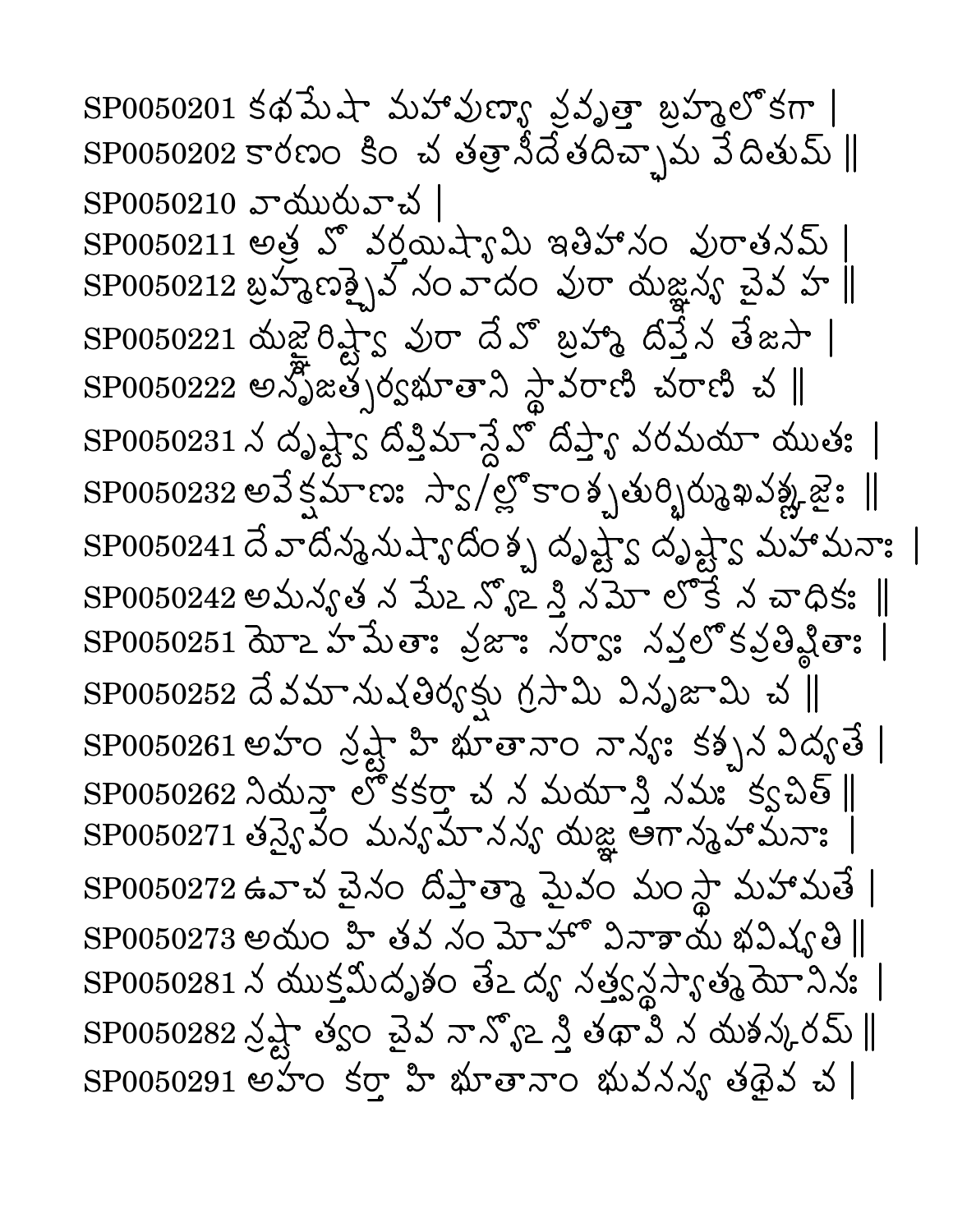$\mathrm{SPO}$ 050292 కరోమి న చ నం మోహం నుథా త్వం దేవ కత్లనే  $\parallel$  $\mathrm{SP0050301}$  తమువాచ తదా బ్రహ్మ న త్వం ధారయితా విభో  $\mathrm{SP}0050302$  అహమేవ హి భూతానాం ధరా భరా తథైవ చ |  $\text{SP0050303}$  మయా నృష్ట్గాని భూతాని త్వమే వాత్ర విముహ్య నే $\parallel$  $SP0050311$  అథాగాత్తత్వం విగ్నో వేద: వరమదికిమాన్ |  $SP0050312$  ఉవాచ చైన తౌ వేదో సైతదేవమితి న్రభు:  $\parallel$  $SPO 050321$  అహం శ్రేష్ణో మహాభాగౌ న వదామ్య నృతం క్వపిత్ |  $SP0050322$ శృణుధ్యం మమ యఃకర్తాభూతానాం యువయోశ్చహ SP0050331 వరమేశ్ మహాదేవ్ రుద్రః నర్వగతః వౖభుః |  $\mathrm{SP}0050332$  మే నాహం తవ దత్తశ్చ కృతస్త్యం చ వ్రజావతిః  $\parallel$ SP0050341 యజ్ఞో ఒ యం 'యత్ర్సహతిక్స్' అల్లం 'యత్రాన్తి నం నీతమ్ |  $\mathrm{SP}0050342$  నర్వం తస్మాత్సనూతం వై నాన్య: కర్తాన్తి నః క్వపిత్  $\parallel$  $\mathrm{SPO}$ 050351 తపువం ూదినం దేవో బ్రహ్మ వేదమభాషత |  $\text{SP0050352}}$  అహం ఖ్రతీవాం నర్వాసాం నేతా న్రష్టా తథైవ చ $\parallel$ SP0050361 మత్ర్పసాదాద్ది వేదన్త్యం యజ్ఞక్బాయం న నంశయః |  $\mathrm{SP}0050362$  మూఢౌయువామధర్మొ వాభవద్భ్యామన్యథా కృతః $\mid$  $\mathrm{SP0050363} \mathop{\text{Poisson}}\limits_1$ త్తం చరధ్యం వః కిల్బిషాన్శిక్ష్యథన్తతః $\parallel$  ${\rm SP}0050371$  ఏవముక్తే తదా తేన మహాఞ్చబ్లో బభూవ హ | SP0050372 ఆదిత్యమణ్ణలాకారమదృశ్యత చ మణ్ణలమ్ |  $SP0050373 \; \text{MeV} \approx 5 \; \text{MeV} \approx 50 \; \text{MeV} \approx 50 \; \text{MeV}$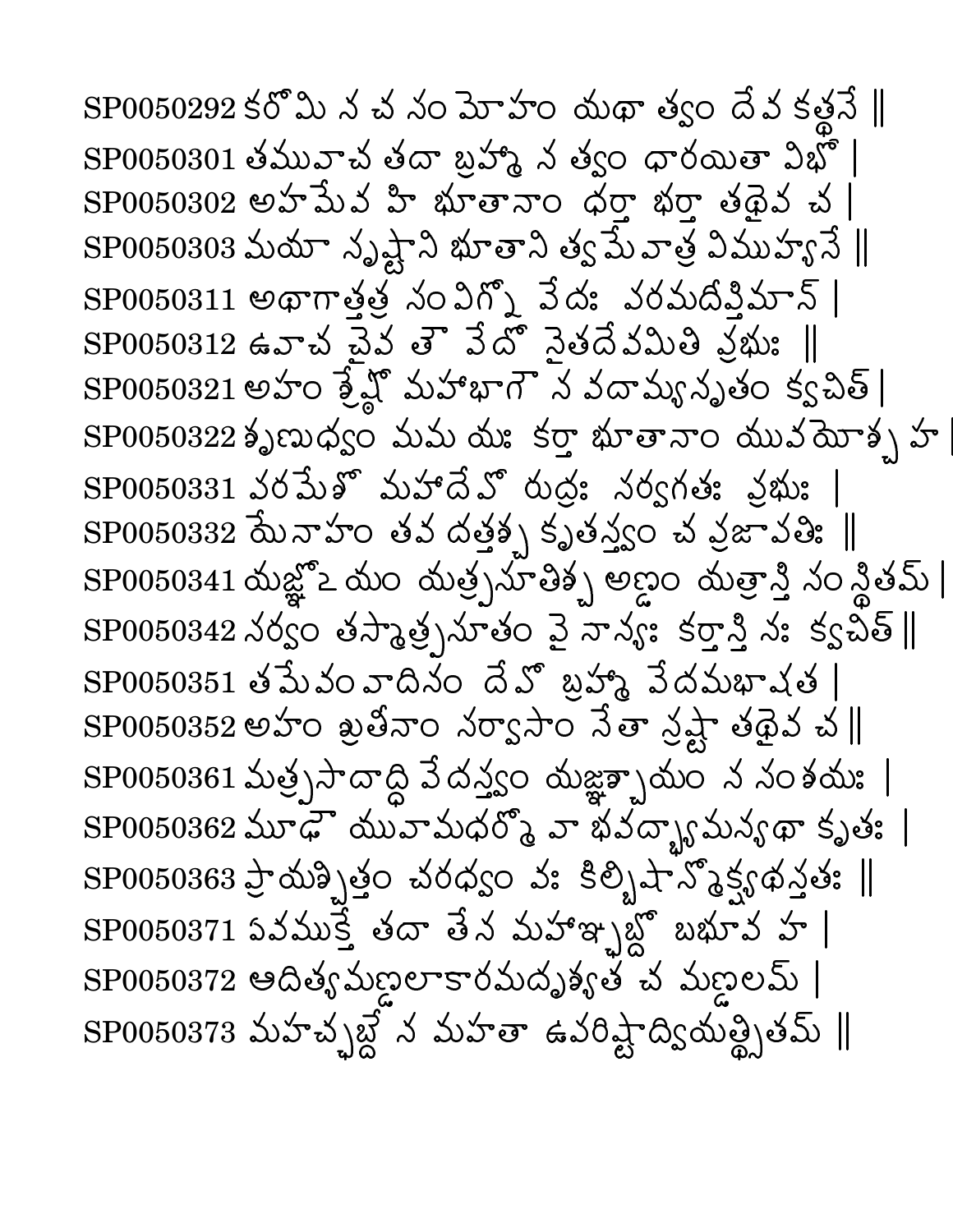$\mathrm{SP0050381} \precsim \mathrm{z}$ ు తస్మాద్యిట్హ్లో భూతలం నముపాశ్రీతః |  $SP0050382$  హిమవత్కుజ్ఞమాసాద్య నానావిహగనాదితమ్ |  $SP0050383 S^{\circ}_{\circ} \text{M\'aj}$  నీరం భూత్వ భూమిగ: నమ్బభూవ హ || SP0050391 తతో బ్రహాం దిశ: నర్వా నిరీక్య ముఖవశ్కజై:  $SP0050392$  చతుర్భిర్మ వియత్నం తమవశ్యేత్భ వితామహ: || SP0050401 న ముఖం వఞ్ఛమం దివ్తమనృజన్మూర్ని నం స్థితమ్ |  $\mathrm{SPO}$ 050402 తే నావశ్యద్వియత్థ్రం తం నూర్యాయుతనమవ్రభమ్ |  $SP0050403$  ఆదిత్యమణలాకారం శబ్దవద్ఘోరదర్శనమ్ ||  $SP0050411$  తం దృష్ట్వ వఞ్భమం తన్య శిరో వై క్రోధజం మహత్ |  $\mathrm{SPO}$ 050412 నం వర్తకాగ్ని నదృశం గ్రనిష్యత్తమవర్గత  $\parallel$  $SP0050421$  వర్ధమానం తదా తత్తు వడవాముఖనంనిభమ్ | SP0050422 దీప్తిమచ్చబ్రవచ్చైన దేవొఽసౌ దీన్తమణ్ణలః ॥  $\mathrm{SPO}$ 050431 హస్తాఖ్మనఖే నాఖ వామేనావజ్ఞమైవ హి |  $SP0050432$  చకర్త తన్మహద్ఘోరం బ్రహ్మణ: ఎఞ్బమం శిర:  $\parallel$  $SP0050441$  దీప్తికృత్తిరా: నొఽథ దుఃఖే నొస్టేణ చార్లితః  $SP0050442$  వపాత మూఢచేతా వై యోగధర్మవివర్ణిత: ||  $\mathrm{SPO}$ 050451 తత: నున్త్రోత ఇవ నంజ్ఞాం లబ్ద్యా మహాతపా: |  $SP0050452$  మణ్దలన్థం మహాదేవమస్తాె నీథ్లినయా గిరా || SP0050460 బ్రో 2 హెచ<sup>1</sup> SP0050461 నమః నహన్రసేత్రాయ శతనేత్రాయ పై నమః |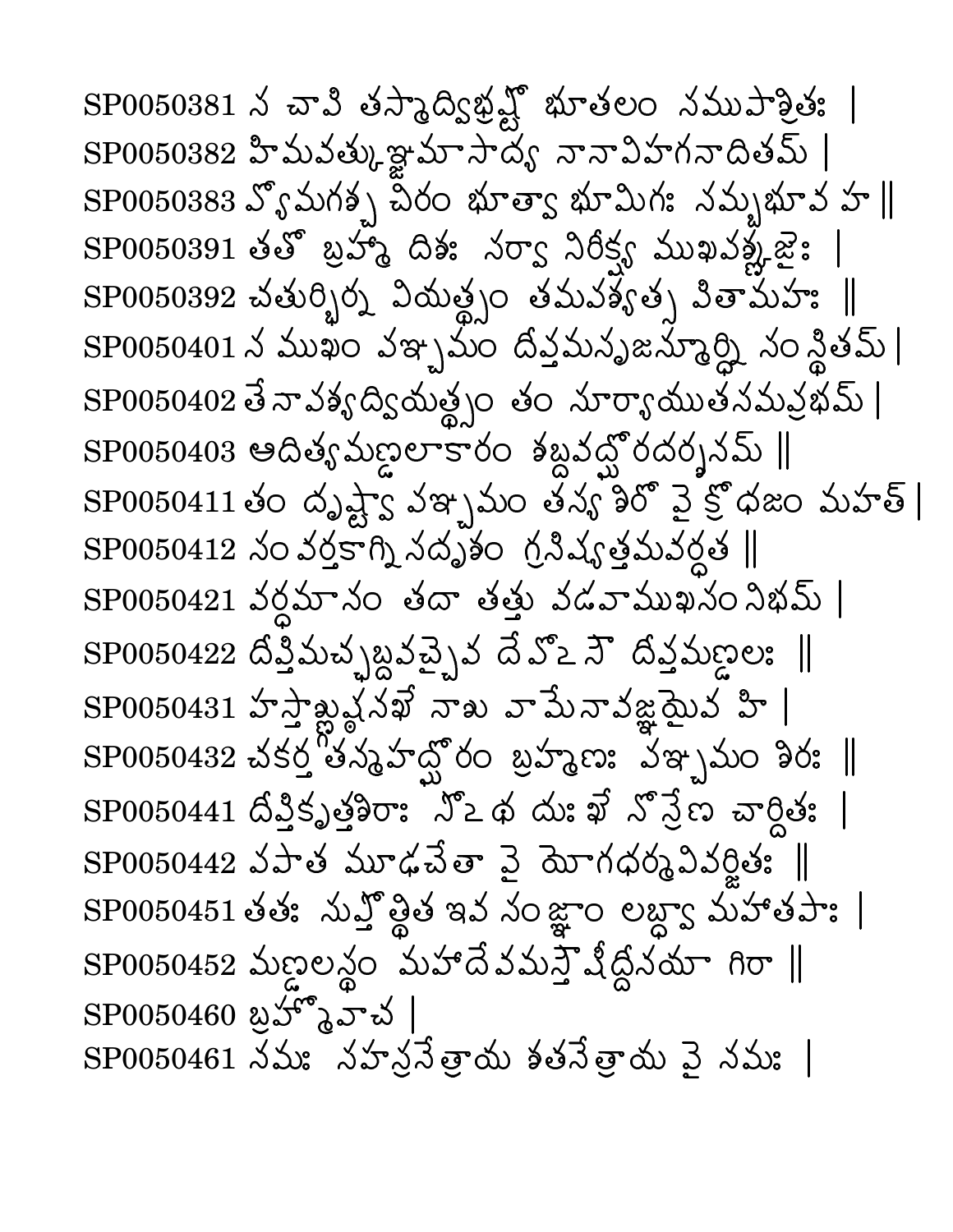$\mathrm{SP0050462}$  నమో వివృతవకాయ శతవకాయ వై నమః  $\parallel$  $SP0050471$  నమః నహన్లవక్తాయ నర్వనక్తాయ వై నమః |  $\text{SP0050472}$  నమ: నహన్సాదాయ నర్వహ్దాయ వైనమ:  $\parallel$ SP0050481 నహన్రపాణమే వైవ నర్వత: పాణమే నమ:  $\text{SP0050482} \text{ }\text{Im}\text{3} \text{Im}\text{3} \text{ }\text{Im}\text{2} \text{Im}\text{3} \text{ }\text{Im}\text{3} \text{ }\text{Im}\text{3} \text{ }\text{Im}\text{3} \text{ }\text{Im}\text{3} \text{ }\text{Im}\text{3} \text{ }\text{Im}\text{4} \text{ }\text{Im}\text{4} \text{ }\text{Im}\text{5} \text{ }\text{Im}\text{6} \text{ }\text{Im}\text{7} \text{ }\text{Im}\text{8} \text{ }\text{Im}\text{6} \text{ }\text{Im}\text{7} \text{ }\text{Im}\text{$  $SP0050491$  ఆదిత్య వర్ణాయ నమ: శిరనేశ్చేదనాయ చ |  $\mathrm{SP0050492}$  సృష్టిక్రలయకర్తే చ $\mathrm{S}^3_\mathrm{c}$ తీకర్తే తథా నమః  $\parallel$  $SP0050501 \nightharpoonup \nightharpoonup \nightharpoonup \nightharpoonup \nightharpoonup \nightharpoonup \nightharpoonup \nightharpoonup \nightharpoonup \nightharpoonup \nightharpoonup \nightharpoonup \nightharpoonup \nightharpoonup \nightharpoonup \nightharpoonup \nightharpoonup \nightharpoonup \nightharpoonup \nightharpoonup \nightharpoonup \nightharpoonup \nightharpoonup \nightharpoonup \nightharpoonup \nightharpoonup \nightharpoonup \nightharpoonup \nightharpoonup \nightharpoonup \nightharpoonup \nightharpoonup \nightharpoonup \nightharpoonup \nightharpoonup \n$  $SP0050502$  సం హారలిశ్లైనే చైన జలలిశ్లాయ వై నమ: ||  $SP0050511$  అన్త్భరాయ నర్వాయ వ్రకృతే: వ్రేరణాయ చ |  $\mathrm{SP}0050512$  వ్యావిసే నర్వనత్వానాం వురుషప్రేరకాయ చ $\parallel$  $SP0050521$  ఇన్లియార్డవిశేషాయ తథా నియమకారిణే  $SP0050522$  భూతభవ్యాయ శర్వాయ నిత్యం నత్వవదాయ చ $\parallel$  $\mathrm{SP0050531\,}$ త్వమేవ న్రష్టా లోకానాం మన్తా దాతా తథా విభో |  $SP0050532$  శరణాగతాయ దాన్తాయ వ్రసాదం కర్తుమర్షని ||  $SP0050541$  తమ్హైవం స్తువత: నమ్యగ్భావేన వరమేణ హ |  $\mathrm{SPO}$ 050542 న తప్కై దేవదేవేశో దివ్యం చక్సురదాత్తదా  $\parallel$  $SP0050551$  చక్రుషా తేన న తదా బ్రహ్మ లొకవితామహ: |  $\mathrm{SPO}$ 050552 ఏమానే నూర్యనంకాశే తేజొరాశిమవశ్యత  $\parallel$  $SPO050561$  తన్య మధ్యాత్తతో వాచం మహతీం నమశృణ్యత |  $SPO050562 \text{ÅS}$ ృరాం మధురాం యుక్తామథ నమ్చన్న లక్షణామ్ |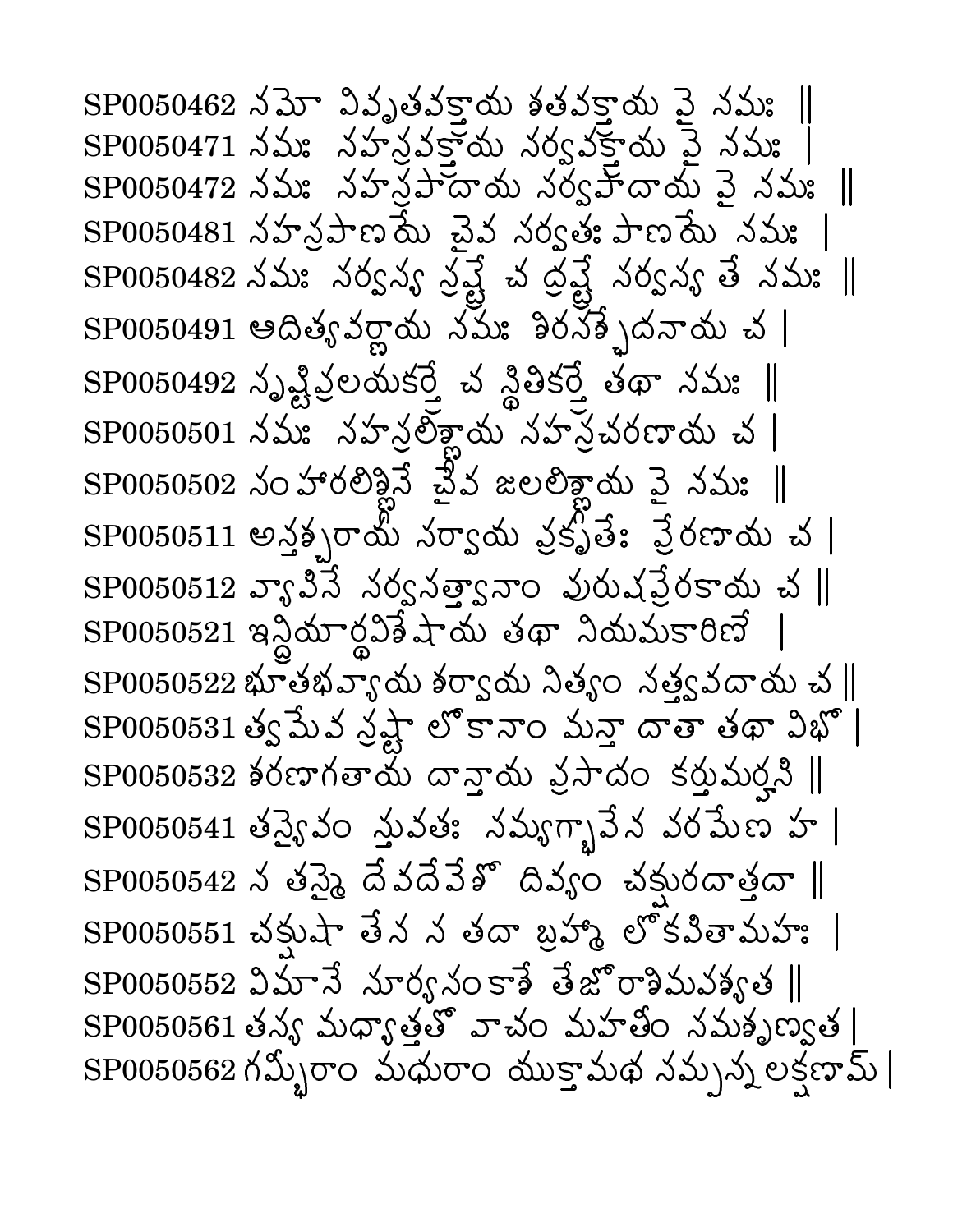SP0050563 విశదాం వుత్ర వుత్రేతి వూర్వం దేవేన చొదితామ్ ||  ${\rm SP}0050571$  నం స్వేదాత్పుత్ర ఉత్సన్నో యత్తుభ్యం నీలలో హితః |  $SP0050572 \, \text{d}x$ న్న పూర్వం మయా హ్రిక్షన్యం తదా నుతమార్గణే ||  $SP0050581$  మదియో గణవ్ యన్తే మన్మార్తిన్న భవిష్యతి  $\mathrm{SP}0050582 \,\mathrm{\AA}$  ప్రావ్య వరమం జ్ఞానం మూఢ త్వా వినయిష్యతి  $\parallel$ SP0050591 తన్యేయం ఛలనిచ్చత్తిః శిరనశ్చేదనం తవ |  $SP0050592$  మయైన కారితా తేన నిర్మ్యతశ్చాధునా భవ  $\parallel$  $\mathrm{SP0050601}$  తన్య చైవోత్సథన్థన్య యజ్ఞన్య తు మహామతే |  $SP0050602$  శిరశ్చేత్యత్య సావేవ కన్మింశ్చిత్కారణాన్తో |  $SP0050603 \leq \vec{3} \, \vec{\sigma} \, \vec{\lambda} \, \vec{\Delta} \, \vec{\Delta} \, \vec{\Delta} \, \vec{\Delta} \, \vec{\Delta} \, \vec{\Delta} \, \vec{\Delta} \, \vec{\Delta} \, \vec{\Delta} \, \vec{\Delta} \, \vec{\Delta} \, \vec{\Delta} \, \vec{\Delta} \, \vec{\Delta} \, \vec{\Delta} \, \vec{\Delta} \, \vec{\Delta} \, \vec{\Delta} \, \vec{\Delta} \, \vec{\Delta} \, \vec{\Delta} \, \vec{\Delta} \, \vec{\Delta} \, \vec{\Delta} \, \vec{\Delta} \, \vec{\Delta} \, \vec{\Delta} \$ SP0050611 వాయురువాచ<sup>`</sup>  ${\rm SP0050612}$  తత: న భగవాన్ప్లష్ట: ప్రణమ్య ఖభయా గిరా |  $SP0050613$  ఉనాచ ప్రాజ్ఞాలిర్భూత్వా లక్ష్యాలక్ష్యం తమిశ్వరమ్ ||  $SP0050621$  భగవస్నైవ మే దుఃఖం దర్శనాత్తే వ్రబాధతే |  $\mathrm{SPO}$ 050622 ఇచ్చామి శిరన్ హ్యన్య ధారణం నర్వదా త్వయా | SP0050631 భూయశ్చాధర్మకార్యేభ్య స్త్రమైనే చ్చే నివారణమ్ |  $SP0050632$  తథా చ కృత్యముద్దిశ్య వశ్యేయం తా $_{S}$  యథానుఖమ్ ||  $\mathrm{SPO}$ 050641  $\mathcal{S}$ జ్ఞున్తిం బ్రహ్మణ: ఖత్వా హ్హిచ భువనేశ్వర: | SP0050642 న పవ నుతనంజ్ఞన్తే మన్మూర్తిర్నీ లలోహితః |